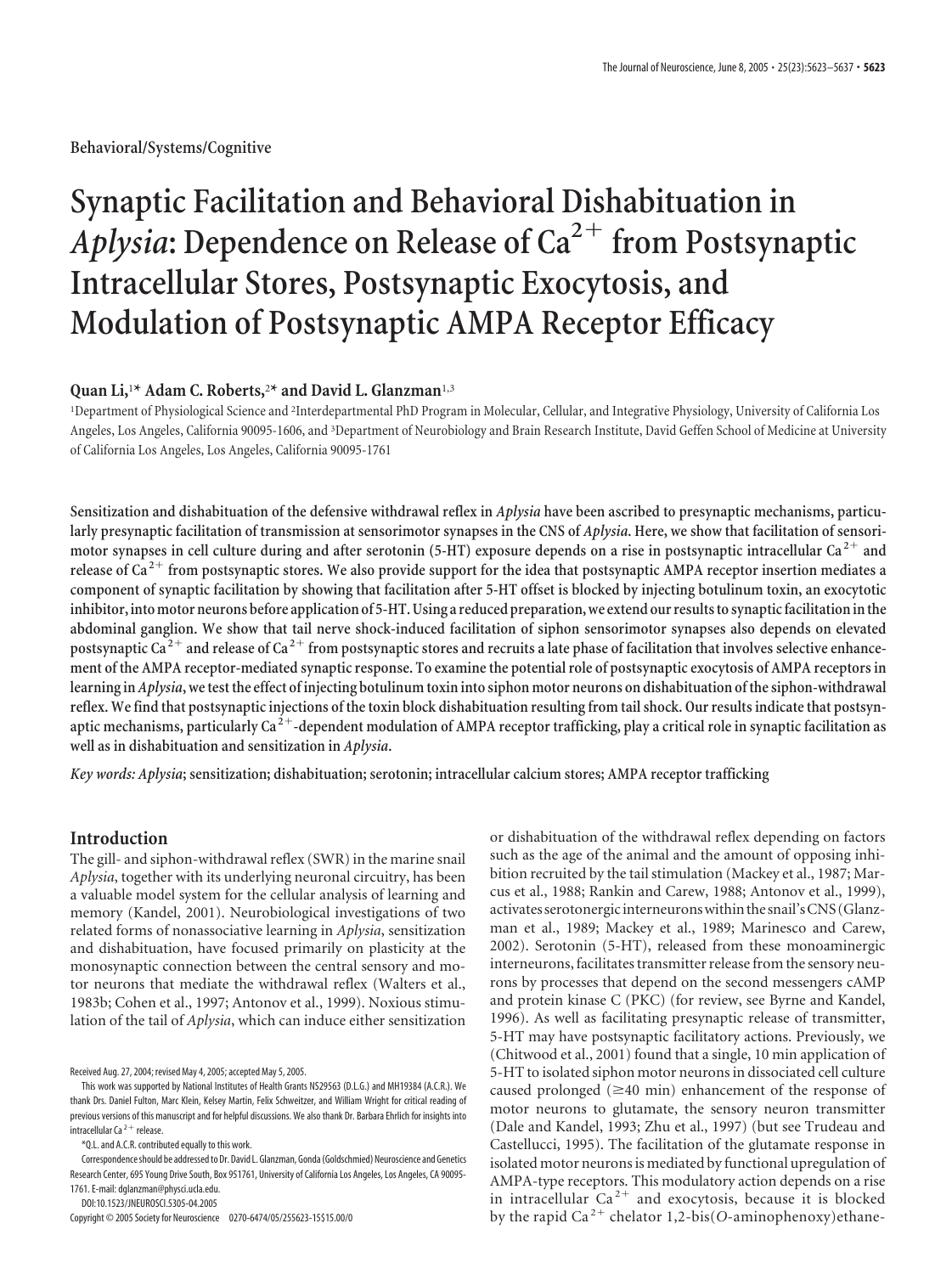*N*,*N*,*N*-,*N*- acid (BAPTA), as well as by botulinum toxin, which inhibits exocytosis (Südhof, 1995). Based on these results, we hypothesized that persistent 5-HT-dependent facilitation of sensorimotor synapses in *Aplysia* depends on a postsynaptic rise in intracellular Ca $2+$ , postsynaptic exocytosis, and modulation of AMPA receptor trafficking. Here, we provide additional support for this hypothesis using sensorimotor synapses in dissociated cell culture (Rayport and Schacher, 1986; Lin and Glanzman, 1994a). We also show, using a reduced preparation, that sensitization/dishabituation-related facilitation of sensorimotor synapses in the abdominal ganglion of *Aplysia* depends on postsynaptic modifications, including selective enhancement of the AMPA receptor-mediated synaptic response. Finally, we extend our cellular results to the behavioral level by showing that inhibition of exocytosis in identified siphon motor neurons disrupts that dishabituation of the SWR. The results from the present study support a novel view of the cellular mechanisms that underlie behavioral enhancement in *Aplysia*. Some of our results have been reported previously in abstract form (Li et al., 2001; Roberts and Glanzman, 2001, 2002, 2003a; Li and Glanzman, 2002).

# **Materials and Methods**

*Animals.* Adult *Aplysia californica* were obtained from local suppliers (Alacrity Marine Biological, Redondo Beach, CA and M-REP, Escondido, CA.) Animals were housed in a 50 gallon aquarium filled with cooled (14°C), aerated artificial seawater (ASW; Instant Ocean; Aquarium Systems, Mentor, OH). All animals were housed for at least 24 h before the start of the experiment. Note that for all of the comparisons described here, the controls for a given set of experiments that tested the effects of a specific pharmacological inhibitor on synaptic facilitation/ dishabituation were always performed at the same time as the experiments involving that inhibitor. Moreover, all of the experimental tests involved in a comparison of the effects of a drug were performed with synapses/preparations made from the same shipments of animals. This was done to avoid the confounding effects of physiological variability attributable to season or to the variable health of animals from different shipments, which can be significant.

*Electrophysiological experiments on synapses in cell culture.* Sensorimotor cocultures, each comprising a single presynaptic sensory neuron and a single postsynaptic motor neuron, were fabricated using small siphon (LFS) motor neurons (Frost et al., 1988; Hickie and Walters, 1995) and pleural sensory neurons (Walters et al., 1983a). The neurons were dissociated from *Aplysia* (60 –100 g; Alacrity Marine Biological) and cultured as described previously (Lin and Glanzman, 1994a). Cultures were maintained at 18°C for 3–5 d before the experiments. During experiments, the cultures were perfused with 50% sterile ASW and 50% Leibowitz-15 (1.5–2.0 cc per min). All experiments were performed at room temperature (18 –22°C), except those involving botulinum toxin. Here, the temperature was maintained 28 –30°C to maximize efficacy of the toxin. (Control experiments for the botulinum toxin experiments were also performed at 28 –30°C.) A single presynaptic sensory neuron and a single postsynaptic motor neuron were impaled with sharp microelectrodes [ $20-30$  M $\Omega$  in the experiments using BAPTA and 2-aminoethoxydiphenyl borate (2-APB), 12–15 M $\Omega$  in the experiments using heparin, dantrolene, and botulinum toxin]. The basic microelectrode solution included 2.0 M potassium acetate, 0.5 M potassium chloride, and 0.01 M HEPES, pH 7.2. In the experiments involving type B botulinum toxin (Botox B), the microelectrode solution consisted of 1.5 M potassium acetate, 0.01 M HEPES, pH 7.2, 2.5 mM ditheothreitol, 5 mM sodium chloride, 10 mm sodium phosphate, and 0.5  $\mu$ m Botox B. (In the control experiments, motor neurons received injections of the same solution minus the toxin.) The electrophysiological recording methods were similar to those described previously (Chitwood et al., 2001). Motor neurons were held at  $-80$  to  $-85$  mV throughout the experiment by passing negative current (0.3– 0.8 nA) into the cell via the bridge circuit of the microelectrode amplifier; this was done to prevent spontaneous firing of the motor neurons during testing and to minimize stimulus-evoked firing. Sensory neurons were activated with brief depolarizing current pulses (40 ms, 0.2– 0.8 nA), and the resulting monosynaptic EPSPs were recorded. Immediately after impalement of the sensory neuron and motor neuron, the sensory neuron was fired once and the size of the EPSP was determined. After this initial test, there was a period of 30-45 min before the start of the experiment. If the size of the EPSP declined by  $\geq$ 50% during this period, the experiment was discontinued.

Note that, in some cases, stimulation of a presynaptic sensory neuron during testing resulted in the elicitation of an action potential in the motor neuron, despite the injection of constant hyperpolarizing current into the postsynaptic cell. In those cases, a value of 75– 80 mV was assigned to the "EPSP," depending on exactly how much below its resting potential the motor neuron was hyperpolarized [see Bailey et al. (2000) for use of a similar method]. It should be emphasized, however, that the triggering of an action potential during a trial was a relatively rare event in the present experiments. For example, in the experiments involving BAPTA (see Fig. 1), a presynaptic action potential elicited a postsynaptic spike in just two trials in only a single experiment (out of eight) in the 5-HT control group and in only two trials in two experiments (of eight) in the 5-HT/BAPTA group. We have recalculated the statistics for all of our experiments after using a lower value (60 mV) for the EPSP in those trials in which postsynaptic action potentials were elicited. This made no significant difference in our results.

EPSP amplitude is typically used in measurements of synaptic strength in experiments on *Aplysia* sensorimotor synapses in culture. However, given the occasional elicitation of a postsynaptic action potential to a test stimulus, as sometimes happened in the experiments, particularly during 5-HT treatment, one might question whether EPSP amplitude was an appropriate measure. An alternative measure of synaptic strength is EPSP slope. To test whether these two measures yielded different results, we compared the values for EPSP amplitude and EPSP slope for all of the EPSPs from six of our cell culture experiments. In four of these experiments, the synapse was treated with 5-HT; in the other two, the synapse received only the test stimuli. We calculated both the peak amplitude (in millivolts) and the maximum slope (in millivolts per second) for each EPSP and statistically compared the two sets of data using the coefficient of determination ( $R^2$ ) (StatView; SAS Institute, Cary, NC). The  $R^2$  for the six experiments ranged from 0.858 to 0.988, and the correlation between amplitude and maximum slope was highly significant ( *p* 0.0001 for all six experiments, as determined by *t* tests). We therefore conclude that EPSP amplitude was an appropriate measure of synaptic strength in the present experiments.

The input resistances of the sensory and motor neurons were monitored throughout the experiment by injecting 300 ms pulses of negative current (0.1 nA) into the neurons once every 5 min. The data from the experiments were discarded if the input resistance of either cell dropped by  $\geq$ 50% during the experiment. 5-HT was prepared fresh daily as a 2 mM stock solution dissolved in ASW. The 5-HT was diluted to a final concentration of  $10-20 \mu$ M just before an experiment in the perfusion medium and applied to the cultured synapses for 10 min, after which it was rapidly washed out with normal perfusion medium. In experiments in which drugs were applied to the motor neuron intracellularly, the drugs were added to the microelectrode solution and allowed to diffuse into the neuron for 30 – 45 min before the start of the experiment. Diffusion was assisted by passing negative current  $(-0.3 \text{ to } -0.8 \text{ nA})$ through the microelectrode. (In control experiments, the same hyperpolarizing current was applied to the standard microelectrode solution for 30 – 45 min.) All drugs were from Sigma (St. Louis, MO), except 2-APB (Calbiochem, San Diego, CA) and Botox B (List Biological, Campbell, CA).

*Electrophysiological experiments on synapses the abdominal ganglion.* Reduced preparations were made from *Aplysia* (100 –200 g; Alacrity Marine Biological or M-REP). The experimental preparation, which comprised the CNS of *Aplysia*, together with two peripheral pedal nerves (P9) that innervate the animal's tail, has been described previously (Murphy and Glanzman, 1999). Before the start of the experiment, one siphon (LE) sensory neuron and one siphon (LFS) motor neuron in the abdominal ganglion were impaled with sharp microelectrodes (14-22 M $\Omega$ , ba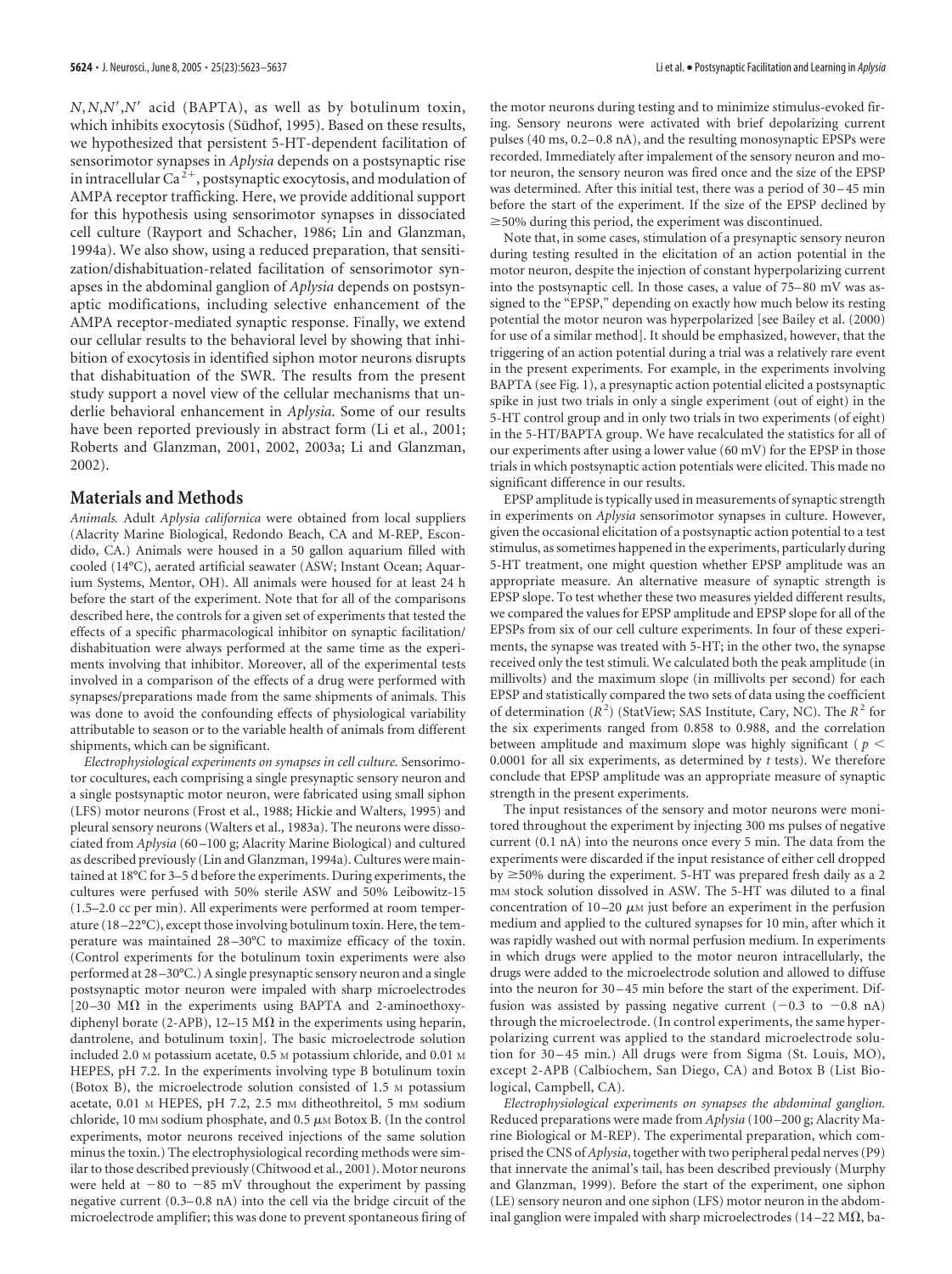sic microelectrode solution as above). The membrane potential of the motor neurons was maintained at  $-90$  mV throughout the experiment by passing negative current through the bridge circuit of the amplifier. During testing, action potentials were elicited from the sensory neurons by injecting a brief (20 ms) pulse of positive current. Two types of perfusion media were used: (1) normal ASW (in mm: 460 NaCl, 11 CaCl<sub>2</sub>, 10 KCl, 55 MgCl<sub>2</sub>, 10 HEPES buffer, pH 7.6) and (2) 2:1 ASW (in mm: 368 NaCl, 13.8 CaCl<sub>2</sub>, 8 KCl, 101 MgCl<sub>2</sub>, 20 MgSO<sub>4</sub>, 10 HEPES buffer, pH 7.6) (Trudeau and Castellucci, 1992; Murphy and Glanzman, 1999). The purpose of the 2:1 ASW was to eliminate the polysynaptic component from the sensorimotor EPSP (Liao and Walters, 2002). Before experimentation, the dissecting medium was replaced with 2:1 perfusion medium. All groups then received five tests at one per minute in the 2:1 solution. Afterward, the preparation was perfused with normal ASW for 2.5–3 min, and some preparations received extracellular stimulation of the P9 nerves (tail nerve shock) via suction electrodes. The extracellular nerve stimulation comprised either one or three shocks (1 s, 25 Hz; 30 s intershock interval when multiple shocks were used). The intensity of the shocks was three to six times the threshold for eliciting an ESPS in the motor neuron. (Note that the controls and experimental preparations for each experiment received the identical regimen of nerve shocks.) After delivery of the tail nerve shocks, the preparation was perfused for 2.5–3.0 min with the 2:1 solution and testing continued. In those experiments in which the preparation received only the test stimuli ("test-alone" experiments), the identical regimen of alternating perfusion of 2:1 and normal ASW was followed.

In the experiments in which glutamate receptor antagonists were used to isolate the effects of nerve shock on the AMPA and NMDA receptormediated components of the sensorimotor EPSP (see Fig. 8), solutions with normal divalent cations were used throughout. We did not use synapses in which the initial EPSP in normal ASW was  $\leq$  2 or  $>$  10 mV in these experiments; the latter condition was imposed to reduce the possibility of a significant contribution to the EPSPs from interneurons. The first pretest was in normal ASW; the second pretest, which was performed with DL-2-amino-5-phosphonovalerate (APV), 6-cyano-7-nitroquinoxaline-2,3-dione (CNQX), or 2,3-dioxo-6-nitro-1,2,3,4-tetrahydrobenzo(f)quinoxaline-7-sulfonamide (NBQX) added to the ASW, occurred 15 min later. Then the drug was washed out of the experimental chamber for 15 min with normal ASW, after which three shocks (1 s, 25 Hz; 30 s intershock interval) were applied to the tail nerves. Immediately after the last shock, ASW containing the same glutamate receptor antagonist that had been used in the second pretest was perfused into the experimental chamber for 4 min, and 10 postshock tests were performed at one per minute.

*Behavioral experiments.* Reduced preparations of *Aplysia* (100 –200 g; Alacrity Marine Biological and M-REP) were used in the experiments. Animals were anesthetized with intrahemocoel injections of isotonic MgCl<sub>2</sub> (equal to approximately one-half their body weight), and the dissection was performed in 50% MgCl<sub>2</sub> and 50% ASW. The dissection was similar to that used for the electrophysiological experiments, except that the tail and siphon were preserved and left attached to the CNS via the P9 nerves and the siphon nerve. The siphon was partially cut in half approximately one-third of the way along its longitudinal axis. One-half of the siphon was pinned to the bottom of a Sylgard-lined experimental chamber. The tail was left unpinned. The unpinned part of the siphon was attached to a force transducer (MLT0201; AD Instruments, Colorado Springs, CO) via a silk suture. The output of the force transducer was amplified (Bridge Amp ML110; AD Instruments) and recorded digitally (MacLab 4; AD Instruments). The force transducer was calibrated with known weights. Pairs of Teflon-coated platinum wires (0.005 in diameter; no. 73000; A-M Systems, Carlsborg, WA) were implanted into the tail and siphon for electrical stimulation, and the abdominal ganglion was desheathed. Afterward, the 50% MgCl<sub>2</sub>/50% ASW in the experimental chamber was replaced with normal ASW; normal ASW was also injected into the siphon and tail to flush out the  $MgCl<sub>2</sub>$ . The preparation was then allowed to rest for at least 1 h. After this rest period, two  $LFS_B$ siphon motor neurons (Frost et al., 1988; Hickie and Walters, 1995) were impaled with sharp microelectrodes (9-14 M $\Omega$ ). The microelectrodes contained either the control electrode solution (above) or Botox B (1  $\mu$ m

in control solution). The motor neurons were depolarized and made to fire a train of action potentials, thereby enabling us to determine what portion of the siphon the neurons innervated. If a motor neuron was found to strongly innervate the unpinned portion of the siphon, the motor neuron was selected for injection of either toxin-containing or control solution. The solution was injected into the motor neuron using 0.7 nA of negative current for 2 h. After the motor neuron injections were completed, the microelectrodes were withdrawn. The threshold level for producing movement of the unpinned portion of the siphon was determined through shocks (25 Hz, 500 ms) of gradually increasing intensity delivered to the implanted electrodes via a Master-8 electronic stimulator (A.M.P.I., Jerusalem, Israel). At least 15 min after the threshold level of stimulus intensity was determined, six tests (trials) were performed (5 min intertrial interval), during which the siphon was stimulated at threshold intensity. Two minutes after the sixth trial, three shocks were delivered to the tail (40 Hz, 1 s, 75 V; 30 s intershock interval) via the implanted electrodes with an electronic stimulator (S88; Grass-Telefactor, West Warwick, RI). Behavioral testing resumed at 7 min after the last tail shock; there were four postshock trials in which the siphon was again stimulated at the threshold intensity level at a rate of once per 5 min.

*Statistical analyses.* The peak amplitudes of the evoked monosynaptic EPSPs, or of the SWRs, were measured and normalized as indicated in the figure legends. The normalized data were expressed as means  $\pm$  SEM. Statistical comparisons were performed using StatView and SPSS (SPSS, Chicago IL). For multiple group comparisons, repeated-measures ANO-VAs were first performed, followed by between-group comparisons with Student–Newman–Keuls (SNK) tests. If the repeated-measures ANOVA indicated a significant interaction, the interaction was investigated with the Bonferroni's correction, which adjusts for multiple comparisons. All reported levels of statistical significance represent two-tailed values.

In the statistical analyses for the experiments involving 5-HT, we treated the two experimental trials during which 5-HT was present in the bath (the 10 and 15 min trials) separately from the trials that occurred after washout of the drug. For each of these experiments, two repeatedmeasures ANOVAs were performed: one for the two trials performed in 5-HT and the other for the trials (20 –55 min trials) after 5-HT washout. In the experiments involving nerve/tail shock, we performed a single repeated-measures ANOVA for the data from the postshock tests. For the test-alone experiments, in which the synapses/preparations received only the test stimuli, a single repeated-measures ANOVA was performed on all of the trials.

### **Results**

The EPSPs recorded from sensorimotor synapses characteristically exhibit significant homosynaptic depression at the rates of test stimulation used in the present experiments (Castellucci and Kandel, 1974; Rayport and Schacher, 1986). These were once per 5 min for the experiments using sensorimotor synapses in dissociated cell culture (Figs. 1–5) and once per minute for the experiments using synapses in the abdominal ganglion (Figs.  $6-8$ ). The homosynaptic depression produced by our stimulation protocols means that the effect of a pharmacological inhibitor on plasticity-related changes in synaptic transmission was superimposed on a decrementing baseline response. The accepted method used to control for the decrement in the sensorimotor synaptic response attributable to the homosynaptic depression is to include separate sets of experiments in which the synapses received only the test stimuli (test-alone experiments) to control for the effect of short-term homosynaptic depression (Trudeau and Castellucci, 1993; Bao et al., 1997, 1998; Jin and Hawkins, 2003). We have followed this practice in the present study.

#### **Prolonged 5-HT-dependent facilitation of the sensorimotor synapse requires elevated postsynaptic Ca <sup>2</sup>**

In our previous experiments performed on isolated siphon motor neurons *in vitro*, we observed that 5-HT-induced enhancement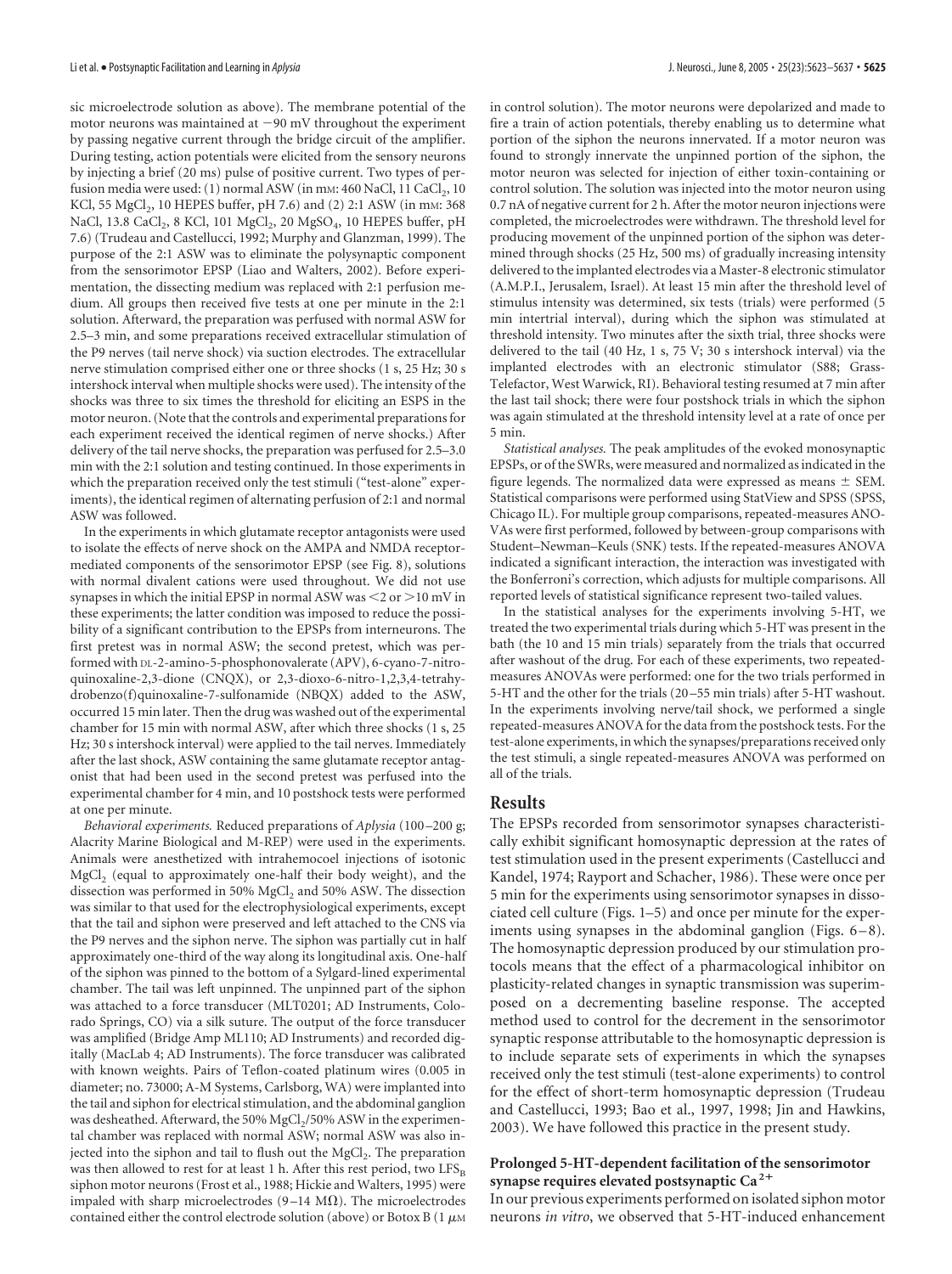

**Figure 1.** Postsynaptic injection of BAPTA, a rapid chelator of intracellular Ca<sup>2+</sup>, disrupts 5-HT-dependent facilitation ofthesensorimotorsynapse in culture. *A*, Representative EPSPs for each of the experimental groups. (The eliciting presynaptic action potentials are not shown in this or subsequent figures.) Trial times correspond to those indicated on the abscissa of the graph in *B. B*, Mean normalized amplitude of EPSPs in the three experimental groups: synapses treated with 5-HT without postsynaptic BAPTA (5-HT control;  $n = 8$ ); synapses treated with 5-HT after BAPTA had been injected into the motor neuron (5-HT/BAPTA;  $n = 8$ ); synapses that received the postsynaptic BAPTA injection but were not treated with 5-HT (test-alone/BAPTA;  $n = 8$ ). A repeated-measures ANOVA for the trials during which 5-HT was present indicated that there was a significant main effect of experimental treatment ( $F_{(2,21)} = 19.09; p <$ 0.0001) as well as a significant interaction ( $F_{(2,21)} = 4.81; p < 0.02$ ). Accordingly, one-way ANOVAswere performed onthe 10 and 15mintrials,followed byBonferroni's*post hoc*tests. The differences among the three experimental groups (5-HT control, 5-HT/BAPTA, and test-alone/ BAPTA) were significant on the 10 min trial ( $F_{(2,21)}=11.36$ ;  $p<0.001$ ). The mean normalized EPSP for the 10 min trial was 200  $\pm$  25% in the 5-HT control group and 185  $\pm$  24% in the 5-HT/BAPTA group; both values were significantly greater than that for the test-alone/BAPTA group (77  $\pm$  5%;  $p < 0.003$  for each comparison). The difference between the mean EPSP values in the 5-HT control and 5-HT/BAPTA groups was not significant for the 10 min trial. Analysis of the 15 min trial also revealed significant differences among the three experimental groups ( $F_{(2,21)} = 17.23$ ;  $p < 0.001$ ). The mean normalized EPSP for the 5-HT control group for this trial (280  $\pm$  42%) was significantly greater than the mean normalized EPSPs in both the 5-HT/BAPTA group (177  $\pm$  20%) and the test-alone/BAPTA group (58  $\pm$  6%;  $p$  < 0.05 for each comparison). The 5-HT/BAPTA EPSP was significantly greater than the test-alone/BAPTA EPSP  $(p<$  0.02). A repeated-measures ANOVA performed on the group means for the 20 – 55 min trials indicated a significant main effect of experimental treatment ( $F_{(2,21)} = 8.98; p < 0.002$ ). SNK *post* hoc tests showed that the post-5-HT EPSPs in the 5-HT control group were significantly greater than those for both the 5-HT/BAPTA and test-alone groups ( $p<$  0.05 for each comparison). The difference between the EPSPs in the 5-HT/BAPTA and test-alone groups, however, was not significant during the post-5-HT period. The asterisks indicate significant differences between the 5-HT control and 5-HT/ BAPTA data, the #symbol indicates the significant difference between the 5-HT/BAPTA and test-alone data, and the crosses indicate significant differences between the 5-HT control and the test-alone data. Error bars represent SEM. Interstimulus interval, 5 min.

of the evoked glutamate response was triggered by elevated postsynaptic  $Ca^{2+}$  (Chitwood et al., 2001). To test whether 5-HT-dependent synaptic facilitation involves a rise in postsynaptic intracellular Ca<sup>2</sup>, we injected the rapid Ca<sup>2+</sup> chelator BAPTA (200 mM in the recording micropipette) into the postsynaptic motor neuron before the start of an experiment. Application of 5-HT (10  $\mu$ m, 10 min) produced significant facilitation of the sensorimotor EPSP in synapses in which BAPTA was not present in the motor neuron (5-HT control data) (Fig. 1), both during the period in which 5-HT was present in the bath (the 10 –15 min trials) (Figs. 1–5, black bar) and during the period after washout of the drug (20 –55 min trials), as indicated by planned comparisons between the 5-HT control and test-alone/ BAPTA data. Chelating  $Ca^{2+}$  in the motor neuron significantly reduced facilitation, both while 5-HT was present and after 5-HT washout, as indicated by comparisons between the 5-HT control and 5-HT/BAPTA EPSPs. Furthermore, the overall difference between the 5-HT/BAPTA and the test-alone/BAPTA groups was not significant for the post-5-HT period. Analyses of individual tests during 5-HT exposure indicated that the amplitudes of the EPSPs in the 5-HT control and 5-HT/BAPTA groups did not differ significantly on the 10 min trial but did differ significantly on the 15 min trial. Thus, the presence of BAPTA in the motor neuron did not impair facilitation  $\leq$ 5 min after the onset of 5-HT but did thereafter. These data indicate that persistent facilitation requires elevated postsynaptic  $Ca^{2+}$ .

Note that we did not include a separate control group in which synapses received just the test stimuli without the postsynaptic BAPTA injection. We and others have previously found that postsynaptic BAPTA does not affect homosynaptic depression of sensorimotor synapses caused by test stimuli delivered at low frequencies (Murphy and Glanzman, 1996; Bao et al., 1997) (see below).

# **Evidence that prolonged 5-HT-dependent facilitation of the sensorimotor synapse requires release of Ca <sup>2</sup> from postsynaptic intracellular stores**

A possible source of the rise in postsynaptic  $Ca^{2+}$  required for persistent facilitation of the sensorimotor synapse is release from intracellular stores (Berridge, 1993). As an initial test of this possibility, we injected heparin (5 mm in the recording micropipette), a competitive antagonist of inositol-1,4,5-trisphosphate  $(\text{IP}_3)$  receptors (Ghosh et al., 1988), into the motor neuron. Postsynaptic heparin had no effect on either basal synaptic transmission or homosynaptic depression (repeated-measures ANOVA on the overall data for the two test-alone groups; *p* 0.6) (Fig. 2). Accordingly, the data from the test-alone and testalone/heparin experiments were combined for the statistical comparisons with the two groups that received 5-HT treatment. Application of 5-HT (10–20  $\mu$ м, 10 min) produced significant facilitation of the sensorimotor EPSP in the 5-HT control group during both the 5-HT treatment period and the post-5-HT period, as indicated by statistical comparisons between the 5-HT control and combined test-alone groups. Postsynaptic heparin significantly reduced the facilitation while 5-HT was present in the bath, as well as after 5-HT washout, as shown by comparisons between the 5-HT control and 5-HT/heparin groups. The presence of heparin in the motor neuron did not eliminate the facilitation elicited in the presence of 5-HT, because there was a significant difference between the 5-HT/heparin and test-alone groups during the 10 –15 min trials. However, postsynaptic heparin blocked the facilitation that persisted after washout of 5-HT.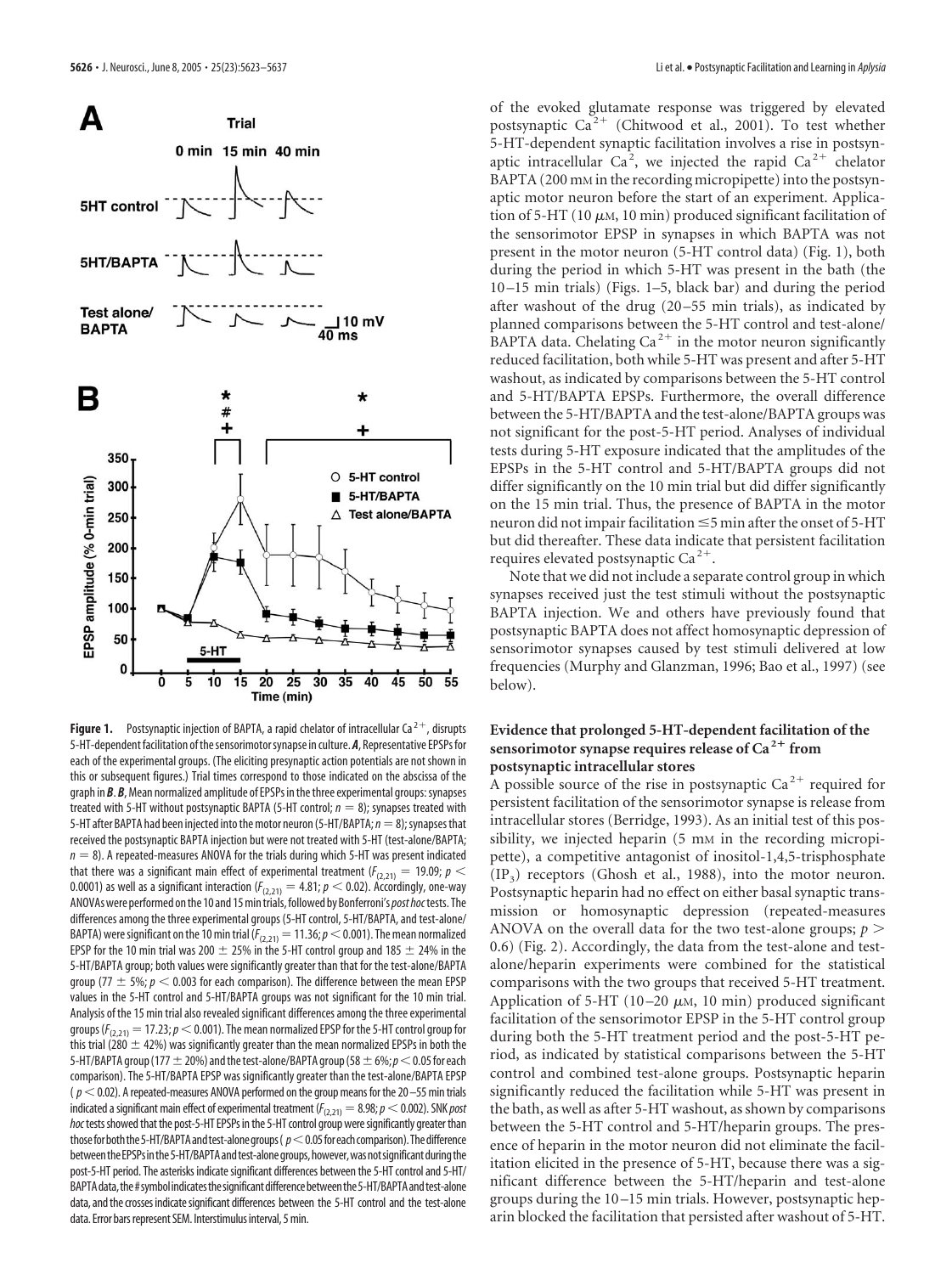

**Figure 2.** Postsynaptic injection of heparin, an inhibitor of IP<sub>3</sub> receptors, disrupts 5-HTdependent facilitation of the sensorimotor synapse in culture. *A*, Representative EPSPs for three of the experimental groups: 5-HT control, 5-HT/heparin, and test-alone/heparin. Trial times correspond to those indicated on the abscissa of the graph in *B*. *B*, Mean normalized amplitude of the EPSPs in the four experimental groups: synapses in the 5-HT control group  $(n = 7)$ ; synapses treated with 5-HT after heparin had been injected into the motor neuron (5-HT/ heparin;  $n = 5$ ); synapses that received the test stimuli but were not treated with 5-HT (testalone;  $n = 6$ ); synapses that received the test stimuli together with postsynaptic heparin (test-alone/heparin;  $n=5$ ). A repeated-measures ANOVA on the data from the 5-HT treatment period (10 –15 min trials) indicated that there was a significant main effect for experimental treatment ( $F_{(2,20)}=34.76; p<0.0001$ ). The mean normalized EPSPs for the 10 min trial were 344  $\pm$  44% in the 5-HT control group, 225  $\pm$  23% in the 5-HT/heparin group, and 80  $\pm$  6% in the combined test-alone group ( $n=11$ ). The mean normalized EPSPs for the 15 min trial were 331  $\pm$  43% in the 5-HT control group, 186  $\pm$  19% in the 5-HT/heparin group, and 68  $\pm$  4% in the combined test-alone group. SNK *post hoc* tests indicated that the EPSPs in the 5-HT control group were significantly greater than those in the other two experimental groups during the 5-HT treatment period ( $p < 0.05$  for each test) and that the EPSPs in the 5-HT/heparin group were significantly greater than those in the combined test-alone group during 5-HT treatment ( $p < 0.05$ ). A repeated-measures ANOVA on the data from the period after washout of 5-HT (20 –55 min trials) revealed that there was a highly significant main effect for experimental treatment during this period ( $F_{(2,20)}=21.78$ ;  $p<0.0001$ ). SNK *post hoc* tests showed that the mean value for the EPSPs after drug washout was significantly greater for the 5-HT control group than those for the other two experimental groups ( $p < 0.05$  for each test). The difference between the EPSP data for the 5-HT/heparin and combined test-alone groups during this period, however, was not significant. The asterisks indicate significant differences between the 5-HT control and 5-HT/heparin data, the # symbol indicates the significant difference between the 5-HT/heparin and test-alone data, and the crosses indicate significant differences between the 5-HT control and the test-alone data. Error bars represent SEM. Interstimulus interval, 5 min.

### **IP3 receptors play a significant role in 5-HT-dependent facilitation of the sensorimotor synapse**

Heparin can have nonspecific effects (Taylor and Broad, 1998). We therefore tested the effect of another, more specific, inhibitor of IP<sub>3</sub> receptor-mediated release of intracellular Ca<sup>2+</sup>, 2-APB (Maruyama et al., 1997; Ma et al., 2000), on 5-HT-dependent facilitation. This cell membrane-permeant inhibitor was bath applied (20–80  $\mu$ m in perfusion medium with 0.1% DMSO, beginning 5 min before the first trial) and was present throughout the experiment. [Note that 0.1% DMSO was also present in the perfusion medium during the control experiments in which 2-APB was not used. This concentration of DMSO has no effect on basic synaptic transmission, the input resistance of the neurons or on synaptic facilitation induced by 5-HT (Q. Li and D. L. Glanzman, unpublished observations)]. The overall data for the test-alone and test-alone/2-APB groups did not differ (repeated-measures ANOVA;  $p > 0.1$ ) (Fig. 3), and the data from these two groups were combined for statistical comparisons with the other experimental groups. 5-HT (10  $\mu$ m, 10 min) produced significant facilitation in both the 5-HT control and 5-HT/2-APB groups, compared with the combined test-alone group, during 5-HT exposure. After washout of 5-HT, significant facilitation persisted in the 5-HT control group, as indicated by the comparison between the 5-HT control and combined test-alone groups. Inhibition of  $IP_3$  receptors did not significantly disrupt facilitation while 5-HT was present. However, the 2-APB impaired post-5-HT facilitation: the EPSPs in the 5-HT/2- APB group were significantly reduced during this period compared with those in the 5-HT control group. Although disruptive of facilitation, inhibition of  $IP_3$  receptors did not eliminate facilitation after washout of 5-HT, as indicated by the significant difference between the 5-HT/2-APB data and the test-alone data during the 20 –55 min trials.

The two inhibitors of IP<sub>3</sub> receptors that we used, heparin and 2-APB, are known to have nonspecific effects. For example, heparin can inhibit both the formation of inositol 1,3,4,5 tetrakiphosphate  $(\text{IP}_4)$  and the binding of  $\text{IP}_4$  to its receptor; in addition, heparin can activate ryanodine receptors (RyRs) and uncouple receptors from their G-proteins (Taylor and Broad, 1998). 2-APB has been reported to block  $Ca^{2+}$  entry through store-operated Ca<sup>2+</sup> channels (Ma et al., 2001; Peppiatt et al., 2003). 2-APB can also enhance  $Ca^{2+}$  release and  $Ca^{2+}$  entry. Prakriya and Lewis (2001) reported that, at low concentrations (1–5  $\mu$ M), 2-APB enhanced Ca<sup>2+</sup> entry into cells via the Ca<sup>2+</sup> release-activated Ca<sup>2+</sup> current ( $I_{\text{CRAC}}$ ), whereas at higher concentrations ( $\geq$ 10  $\mu$ M, similar to those used in the present experiments), 2-APB caused brief enhancement of  $I_{CRAC}$ , followed by inhibition. We found that low concentrations of 2-APB (1–10  $\mu$ м) significantly potentiated the 5-HT-induced facilitation that persists after 5-HT washout (data not shown). This effect may be attributable to a facilitatory effect of 2-APB on either presynaptic or postsynaptic *I*<sub>CRAC</sub>. Despite the potential nonspecific effects of heparin and 2-APB, however, the inhibitors had similar, albeit not identical, disruptive effects on facilitation of the sensorimotor synapse. Because the nonspecific effects of these two inhibitors are attributable to effects on different cellular targets, the overall similarity of their inhibitory actions here supports the idea that their impairment of synaptic facilitation was caused by a common action, namely inhibition of  $IP<sub>3</sub>$  receptor-mediated  $Ca<sup>2+</sup>$  release in the motor neuron. We do not have an explanation for why the effect of heparin on facilitation was quantitatively greater than that of 2-APB. One possibility is that 2-APB had a stimulatory effect on  $Ca^{2+}$  influx (Prakriya and Lewis, 2001), perhaps in the sensory neuron, in addition to its antagonism of postsynaptic IP<sub>3</sub> receptors. Another possibility is that the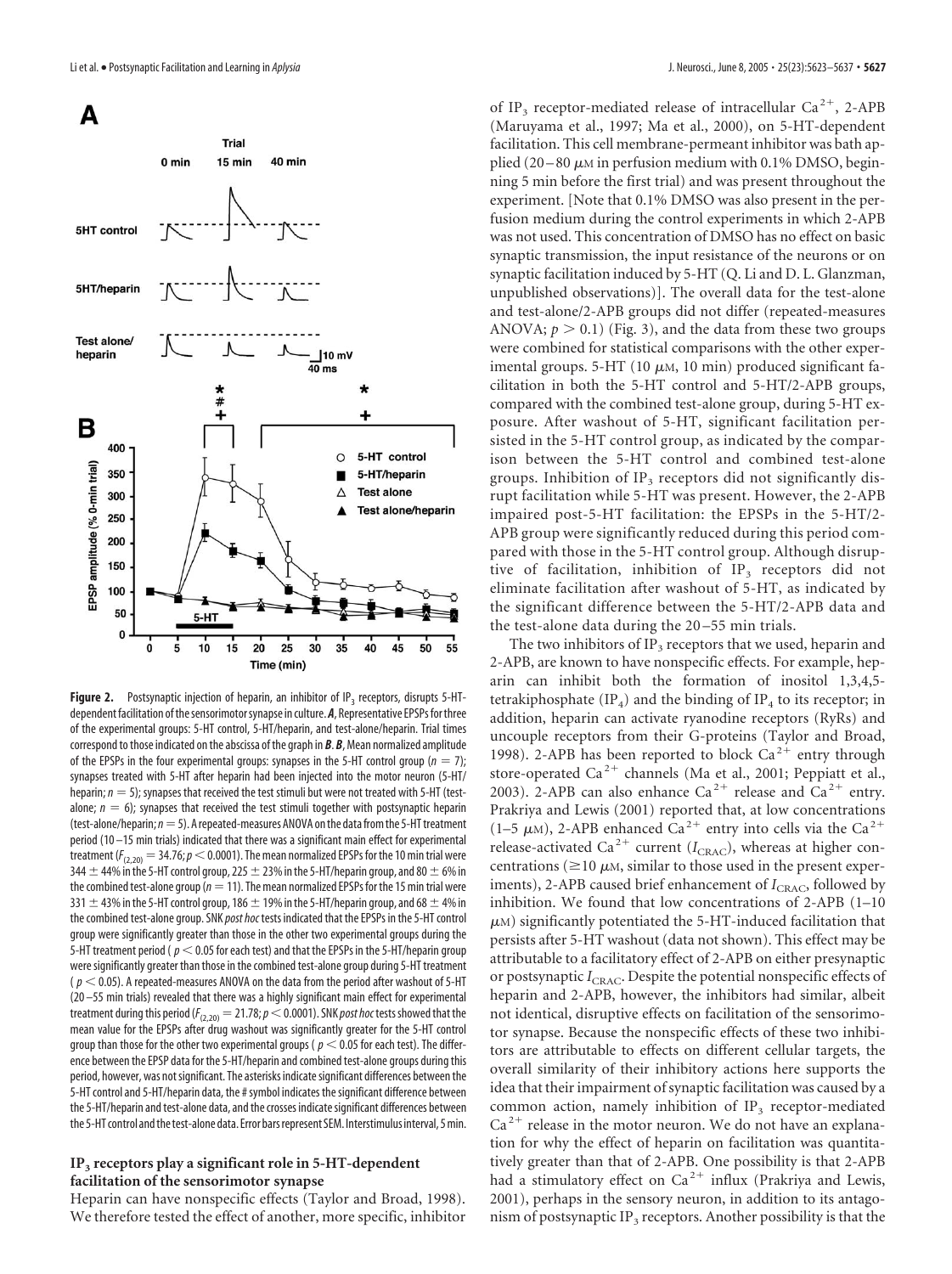

**Figure 3.** Bath application of 2-APB, a cell membrane-permeant inhibitor of IP<sub>3</sub> receptors, disrupts 5-HT-dependent facilitation of the sensorimotor synapse in culture. *A*, Representative EPSPs for three of the experimental groups: 5-HT control, 5-HT/2-APB, and test-alone/2-APB. Trial times correspond to those indicated on the abscissa of the graph in *B*. *B*, Mean normalized amplitude of the EPSPs in the four experimental groups: 5-HT control synapses ( $n = 6$ ); synapses treated with 5-HT in the presence of 2-APB (5-HT/2-APB;  $n = 7$ ); synapses that received the test stimuli but not 5-HT (test-alone;  $n = 6$ ); synapses that received the test stimuli in the presence of 2-APB (test-alone/2-APB;*n* 5). A repeated-measures ANOVA performed on the data from the 5-HT treatment period (10 –15 min trials) indicated that there was a significant main effect for experimental treatment ( $F_{(2,21)} = 44.78; p < 0.0001$ ). For the 10 min trial, the mean normalized EPSPs were 270  $\pm$  35% in the 5-HT control group, 223  $\pm$  21% in the 5-HT/ 2-APB group, and 68  $\pm$  5% in the combined test-alone group ( $n=11$ ). For the 15 min trial, the EPSP values in the three groups were 284  $\pm$  30, 229  $\pm$  20, and 63  $\pm$  6%, respectively. SNK *post hoc* tests indicated that during the 5-HT treatment period, the EPSPs in the 5-HT control group were significantly greater than those in the combined test-alone group, as were the EPSPs in the 5-HT/2-APB group ( $p < 0.05$  for each test). However, there was no significant difference between the EPSPs in the 5-HT control and 5-HT/2-APB groups. Regarding the data after the washout of 5-HT, a repeated-measures ANOVA on the data from the 20 -55 min trials indicated a highly significant main effect for experimental treatment  $(F_{(2,21)} = 20.45; p < 0.0001$ ). As indicated by SNK post hoc tests, the EPSPs in the 5-HT control group were significantly greater than those in both the 5-HT/2-APB groups and the combined test-alone group. The difference between the EPSP values for the 5-HT/2-APB and those for the combined test-alone group were also significant during the 20 $-$ 55 min trials ( $p<$  0.05). The asterisk indicates the significant difference between the 5-HT control and 5-HT/2-APB data, the #symbols indicate significant differences between the 5-HT/2-APB and test-alone data, and the crosses indicate significant differences between the 5-HT control and the test-alone data. Error bars represent SEM. Interstimulus interval, 5 min.

more drastic effect of heparin on facilitation may have partly been attributable to uncoupling of 5-HT receptors with their G-proteins (Taylor and Broad, 1998). These possibilities are, of course, not mutually exclusive.

# **Postsynaptic RyRs also mediate 5-HT-dependent facilitation of the sensorimotor synapse**

Elevated intracellular  $Ca^{2+}$  within neurons can also cause release of  $Ca^{2+}$  from intracellular stores mediated by RyRs (Berridge et al., 2000). To investigate whether  $Ca^{2+}$ -induced  $Ca^{2+}$  release from RyR-mediated internal stores within motor neurons contributes to 5-HT-dependent facilitation, we injected dantrolene (500  $\mu$ M in the recording micropipette), an inhibitor of RyRs (Xu et al., 1998), into the motor neuron. A repeated-measures ANOVA indicated that postsynaptic injection of dantrolene had no effect on either basal synaptic transmission or on homosynaptic depression ( $p > 0.5$ ) (Fig. 4). The data for the two testalone groups were therefore combined for subsequent tests. As in the previous experiments, application of  $5-HT$  (20  $\mu$ M, 10 min) facilitated transmission of the *in vitro* sensorimotor synapse. The EPSPs in the 5-HT control group were significantly greater than those in the combined test-alone group, both during the presence of the drug and after its washout. Postsynaptic dantrolene did not significantly alter the 5-HT-induced facilitation while the drug was present in the bath, but thereafter inhibition of RyRs in the motor neuron significantly degraded facilitation. Some facilitation persisted after washout of 5-HT, however, despite postsynaptic dantrolene, as indicated by the comparison between the 5-HT/dantrolene and test-alone data.

**5-HT-induced facilitation depends on postsynaptic exocytosis** We previously observed that the light chain of Botox B blocks facilitation of the glutamate response in isolated motor neurons of *Aplysia* (Chitwood et al., 2001). Botox B blocks exocytosis by selectively cleaving vesicle-associated membrane protein/synaptobrevin (Südhof, 1995). We therefore hypothesized that facilitation of the glutamate response in isolated motor neurons might be attributable to exocytotic insertion of additional AMPA receptors into the cell membrane of the neurons. To determine whether 5-HT-induced facilitation of the sensorimotor synapse depends on postsynaptic exocytosis, we injected Botox B (0.5  $\mu$ m in the recording micropipette) into the motor neuron (Poulain et al., 1996). Neither synaptic transmission nor homosynaptic depression was altered by postsynaptic Botox B (repeated-measures ANOVA on the overall EPSP data for the test-alone and testalone/Botox B groups;  $p > 0.5$ ) (Fig. 5). Subsequent statistical comparisons therefore used the combined data from the two test-alone groups. The EPSPs in the 5-HT control group were significantly facilitated by 5-HT (10  $\mu$ m, 10 min), compared with the EPSPs in synapses that only received the test stimuli, both while the 5-HT was present in the bath and after washout of the drug. Blocking postsynaptic exocytosis did not affect facilitation during the 5-HT application period but blocked facilitation thereafter. There was no significant difference between the 5-HT/Botox B EP-SPs and the test-alone EPSPs during the 20 –55 min trials.

The lack of any effect on facilitation of postsynaptic Botox B while 5-HT was present in the bath contrasts with the effects of chelating postsynaptic intracellular Ca<sup>2+</sup> (Fig. 1) and of antagonizing postsynaptic IP<sub>3</sub> receptors (Figs. 2, 3). This difference suggests that 5-HT stimulates early processes within the motor neuron that depend on elevated intracellular  $Ca^{2+}$  and that can support synaptic facilitation independent of postsynaptic exocytosis.

### **Facilitation of siphon sensorimotor synapses in the abdominal ganglion caused by tail nerve shock depends on elevated postsynaptic Ca <sup>2</sup>**

Noxious stimulation, such as tail or tail nerve shock, causes activation of identified serotonergic neurons in *Aplysia* (Mackey et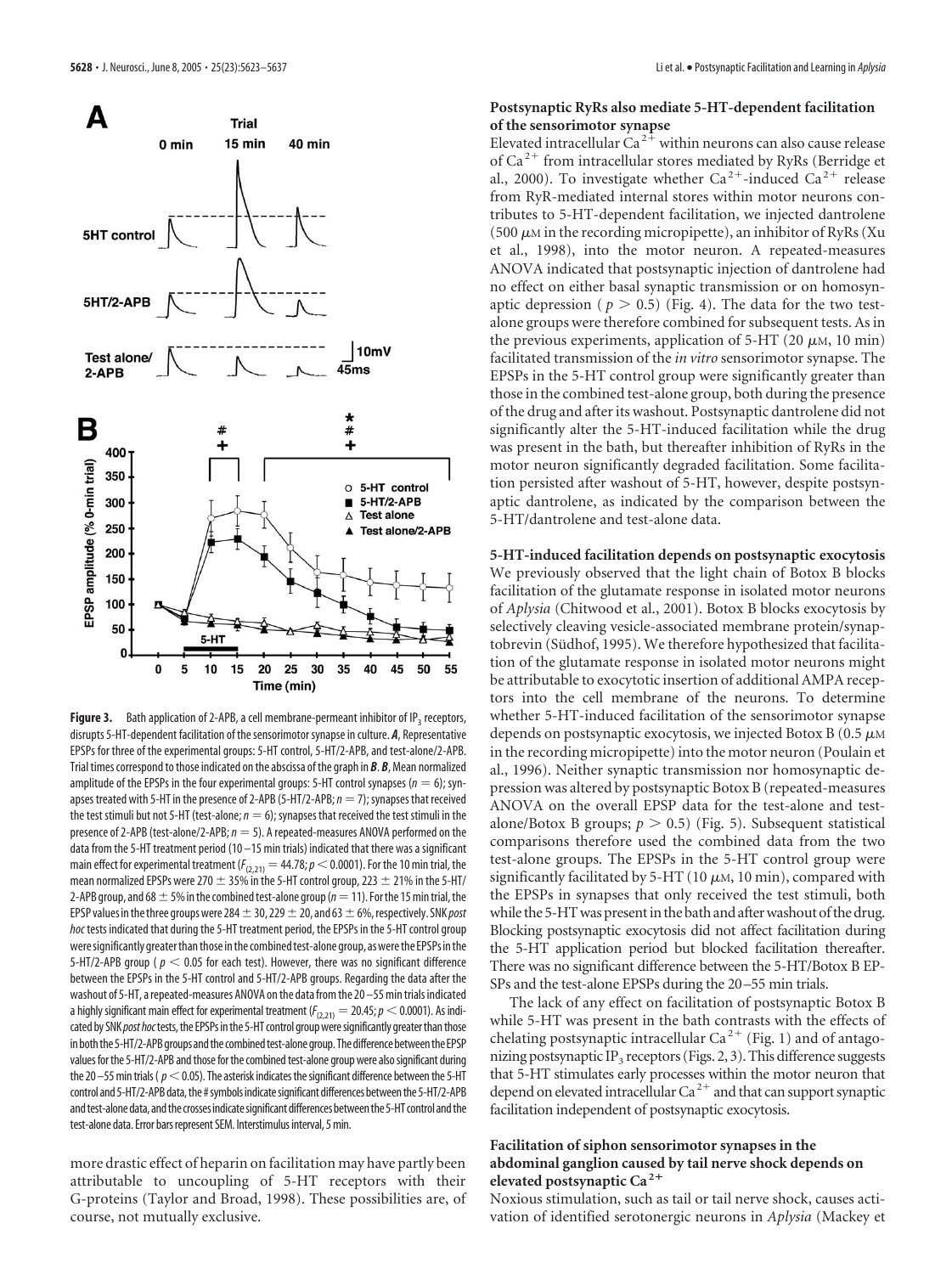

**Figure 4.** Postsynaptic injection of dantrolene, an inhibitor of RyRs, disrupts 5-HTdependent facilitation of the sensorimotor synapse in culture. A, Representative EPSPs for three of the experimental groups: 5-HT control, 5-HT/dantrolene, and test-alone/dantrolene. Trial times correspond to those indicated on the abscissa of the graph in *B*. *B*, Mean normalized amplitude of the EPSPs in the four experimental groups: 5-HT control synapses ( $n = 7$ ); synapses treated with 5-HT after dantrolene had been injected into the motor neuron (5-HT/ dantrolene;  $n = 7$ ); synapses that received the test stimuli but not postsynaptic dantrolene (test-alone;  $n=7$ ); synapses that received the test stimuli with postsynaptic dantrolene (testalone/dantrolene;  $n = 7$ ). There was a significant main effect for experimental treatment during the 5-HT treatment, as revealed by a repeated-measures ANOVA ( $F_{(2,25)} = 27.30; p <$ 0.0001). The mean normalized EPSPs for the 10 min trial were 260  $\pm$  41% in the 5-HT control group, 213  $\pm$  22% in the 5-HT/dantrolene group, and 78  $\pm$  4% in the combined test-alone group ( $n=14$ ). For the 15 min, trial the mean normalized EPSPs were 248  $\pm$  32% in the 5-HT control group, 209  $\pm$  26% in the 5-HT/dantrolene group, and 73  $\pm$  5% in the combined test-alone group. SNK *post hoc* tests for the 5-HT application period indicated that the amplitudes of the EPSPs in the 5-HT control group and in the 5-HT/dantrolene groups were significantly facilitated compared with those in the combined test-alone group ( $p < 0.05$  for each comparison). There was no significant difference between the 5-HT control and 5-HT/dantrolene EPSP values when 5-HT was present in the bath. A repeated-measures ANOVA on the data from the period after washout of 5-HT (20 –55 min trials) also showed a significant main effect for experimental treatment ( $F_{(2,25)} = 31.67$ ;  $p < 0.0001$ ). The EPSPs in the 5-HT control group were significantly greater than those in 5-HT/dantrolene and combined test-alone groups ( $p<$  0.05 for each comparison), as revealed by SNK *post hoc* tests. Also, the EPSPs in the 5-HT/dantrolene group were significantly greater than those in the combined test-alone group  $(p < 0.05)$ , indicating that facilitation persisted, to some extent, in the former group. The asterisk indicates the significant difference between the 5-HT control and 5-HT/dantrolene data, the # symbols indicate significant differences between the 5-HT/dantrolene and testalone data, and the crosses indicate significant differences between the 5-HT control and the test-alone data. Error bars represent SEM. Interstimulus interval, 5 min.

al., 1989) and the release of 5-HT within the CNS of *Aplysia* (Marinesco and Carew, 2002). Furthermore, serotonergic processes have been shown to contact both sensory and motor neurons within the central ganglia of *Aplysia* (Kistler et al., 1985;



**Figure 5.** Postsynaptic injection of Botox B, an inhibitor of exocytosis, disrupts 5-HTdependent facilitation of the sensorimotor synapse in culture. *A*, Representative EPSPs for three of the experimental groups: 5-HT control, 5-HT/Botox B, and test-alone/Botox B. Trial times correspond to those indicated on the abscissa of the graph in *B*. *B*, Mean normalized amplitude of the EPSPs in the four experimental groups: synapses in the 5-HT control group  $(n = 6)$ ; synapses were treated with 5-HT after Botox B had been injected into the motor neuron (5-HT/ Botox B;  $n = 5$ ); synapses that received the test stimuli, but not postsynaptic Botox B (testalone;  $n = 6$ ); synapses that received the test stimuli together with postsynaptic Botox B (test-alone/Botox B;  $n = 3$ ). There was a significant main effect for experimental treatment during the period of 5-HT application (10 –15 min trials), as revealed by a repeated-measures ANOVA ( $F_{(2,17)} = 18.29$ ;  $p < 0.0001$ ). The mean normalized EPSPs for the 10 min trial were 267  $\pm$  39% in the 5-HT control group, 257  $\pm$  46% in the 5-HT/Botox B group, and 75  $\pm$  5% in the combined test-alone group ( $n = 9$ ). For the 15 min trial, the mean normalized EPSPs were 255  $\pm$  31% in the 5-HT control group, 248  $\pm$  47% in the 5-HT/Botox B group, and 68  $\pm$  6% in the combined test-alone group. SNK *post hoc* tests for the 5-HT treatment period showed that the amplitudes of the EPSPs in the 5-HT control group and in the 5-HT-Botox B groups were significantly facilitated compared with those in the combined test-alone group ( $p < 0.05$  for each comparison). The difference between the 5-HT control and 5-HT/Botox B EPSP values was not significant during 5-HT application. A repeated-measures ANOVA on the data from the post-5-HT period (20 –55 min trials) showed a significant main effect for experimental treatment ( $F_{(2,17)} = 9.11; p < 0.003$ ). As revealed by SNK *post hoc* tests for the post-5-HT trials, the mean EPSPs inthe 5-HT control group weresignificantly greaterthanthose inthe 5-HT/Botox B and combined test-alone groups ( $p < 0.05$  for each comparison). There was no significant difference between the EPSP data for the 5-HT/Botox B and combined test-alone groups during the post-5-HT period. The asterisk indicates the significant differences between the 5-HT control and 5-HT/Botox B data, the # symbol indicates the significant differences between the 5-HT/Botox B and test-alone data, and the crosses indicatesignificant differences between the 5-HT control and the test-alone data. Error bars represent SEM. Interstimulus interval, 5 min.

Marinesco and Carew, 2002; Zhang et al., 2003). Finally, release of 5-HT is required for dishabituation and sensitization of the defensive withdrawal reflex in *Aplysia* (Glanzman et al., 1989). These facts, together with the data from our experiments on sen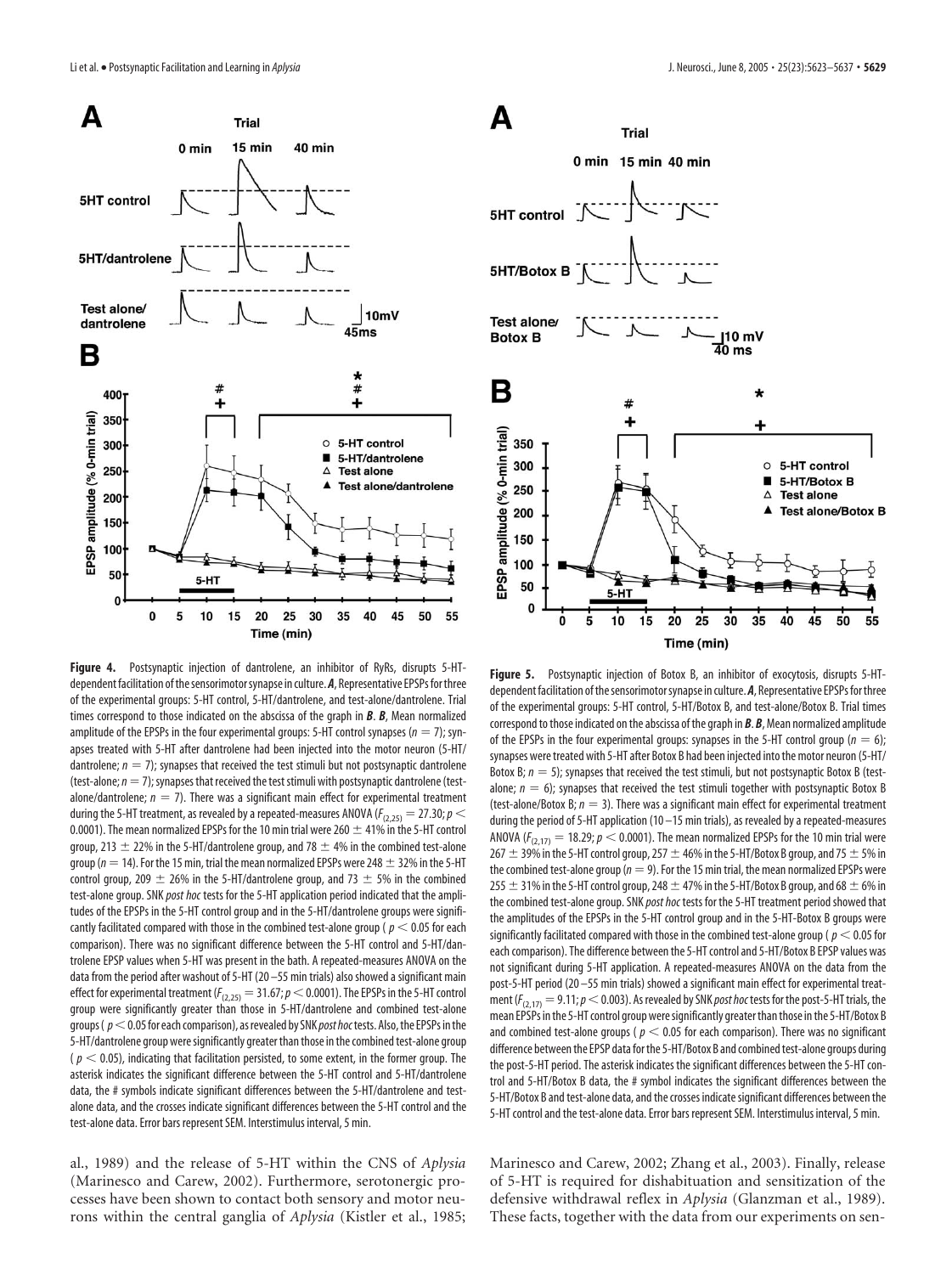sorimotor synapses (above), suggest that 5-HT-dependent postsynaptic processes might be critical for behavioral dishabituation and/or sensitization. To test this idea, we used a so-called "cellular analog" of dishabituation/sensitization of the SWR. Electrical shocks delivered to two tail (P9) nerves of a reduced preparation served as dishabituating/sensitizing stimuli (see Materials and Methods). The electrophysiological readout of dishabituation/sensitization was facilitation of siphon sensorimotor synapses within the abdominal ganglion. Test stimuli were delivered to presynaptic siphon sensory neurons at a rate of one per minute, except during the period in which the nerves were shocked. To suppress the activity of interneurons, and thereby ensure that the EPSPs evoked in response to our test stimuli were monosynaptic, ASW containing approximately twofold extracellular Mg<sup>2+</sup> and slightly elevated extracellular Ca<sup>2+</sup> (2:1 solution; see Materials and Methods) was perfused over the preparation during testing (Trudeau and Castellucci, 1992; Murphy and Glanzman, 1996; Liao and Walters, 2002). The perfusion medium was changed to normal ASW just before the delivery of nerve shock; afterward, the perfusion medium was switched back to the 2:1 solution, and testing continued (Fig. 6). During these exchanges of solution, the amount of normal ASW/2:1 solution washed through the experimental chamber was three to four times the volume of the chamber.

We initially tested whether elevation of postsynaptic intracellular Ca<sup>2+</sup> is required for facilitation of sensorimotor synapses caused by tail nerve shock. BAPTA (200 mM in the recording micropipette) was injected into the LFS motor neuron of a siphon sensorimotor synapse  $\geq$  30 min before the start of an experiment. There were three experimental groups: a testalone group that received only the test stimuli; a tail nerve shock (TNS) group that received tail nerve shock in addition to the test stimuli; and a group that received the same stimuli as the TNS group, but with BAPTA present in the motor neuron (TNS/BAPTA group). All three groups exhibited homosynaptic depression (Castellucci and Kandel, 1974) during the preshock trials (Fig. 6), and there were no significant differences among the EPSPs for the groups during the preshock trials (repeated-measures ANOVA;  $p > 0.5$ ). Tail nerve shock produced significant facilitation of the monosynaptic EPSP, as indicated by the comparison between the TNS and test-alone data. Chelating Ca<sup>2+</sup> in the motor neuron blocked the shockinduced facilitation, as indicated by the comparison between TNS and TNS/BAPTA data. Although the overall postshock data for the TNS/BAPTA and test-alone groups did not differ, one-way ANOVAs with Bonferroni's corrections on the individual postshock trials revealed that the 10 min EPSP for the TNS/BAPTA group was significantly greater than that of the test-alone group. This result indicates that, after tail shock, there is a brief contribution to facilitation from processes, presumably presynaptic (Byrne and Kandel, 1996), that are independent of postsynaptic  $Ca^{2+}$ .

In a separate experiment, we tested whether postsynaptic BAPTA affected the response of sensorimotor synapses to the test stimuli. There were two groups: a test-alone group  $(n = 4)$ and a test-alone/BAPTA group  $(n = 4)$ . The experimental protocol was identical to that of the experiments that involved nerve shock, including the exchanges of perfusion medium, except that no nerve shock was used. A repeated-measures ANOVA indicated that there was no difference between the EPSPs for the test-alone and test-alone/BAPTA groups ( *p* 0.5; data not shown). Postsynaptic BAPTA treatment there-



**Figure 6.** Postsynaptic injection of BAPTA disrupts tail nerve shock-induced facilitation of siphon sensorimotor synapses in the abdominal ganglion. *A*, Representative EPSPs for each of the experimental groups. Trial times correspond to those indicated on the abscissa of the graph in *B*. *B*, Mean normalized amplitude of the EPSPs in the experimental groups. The EPSPs were normalized to the 4 min trial results. All of the tests, which occurred at one per minute, except during the period of nerve shock, were performed while the preparation was perfused in ASW with twofold normal Mg<sup>2+</sup> and slightly elevated Ca<sup>2+</sup> (2:1 ASW; see Materials and Methods). The tail nerve shock (arrow) was delivered in normal ASW. In the experiments involving nerve shock, a single shock (1 s, 25 Hz) was delivered to the P9 nerves (see Materials and Methods) 3 min after the 4 min trial. Immediately after the occurrence of the shock, the bathing medium was returned to the 2:1 ASW, and testing resumed 3 min later. A repeated-measures ANOVA performed on the post shock trials (10 –19 min trials) indicated that there was a significant main group effect ( $F_{(2,18)} = 13.38; p < 0.0004$ ) as well as a significant interaction ( $F_{(2,18)} =$ 3.37;  $p < 0.0001$ ). SNK *post hoc* tests on the group differences for the main treatment effect revealed that EPSPs elicited in the TNS group ( $n = 7$ ) were significantly greater than those in TNS/BAPTA group ( $n = 7$ ) as well as in the test-alone group ( $n = 7$ ;  $p < 0.05$  for each comparison). The overall difference between the EPSPs in the TNS/BAPTA and test-alone groups during the postshock period was not significant. To further probe the interaction obtained from therepeated-measuresANOVA,we performed one-wayANOVAswith corrected Bonferroni*post hoc* tests on each of the postshock trials. Although several of the one-way ANOVAs indicated that there was asignificant difference between the TNS and test-alone groups, only the ANOVA for the 10 min trial showed a significant difference between the TNS/BAPTA and test-alone groups ( $p<$  0.05). The asterisk indicates the significant difference between the postshock data for the TNS and TNS/BAPTA groups, the cross indicates the significant difference between the TNS and the test-alone postshock data. Error bars represent SEM.

fore did not alter either basal synaptic transmission or shortterm homosynaptic depression, at least at the rates of test stimulation used here (Murphy and Glanzman, 1996; Bao et al., 1997).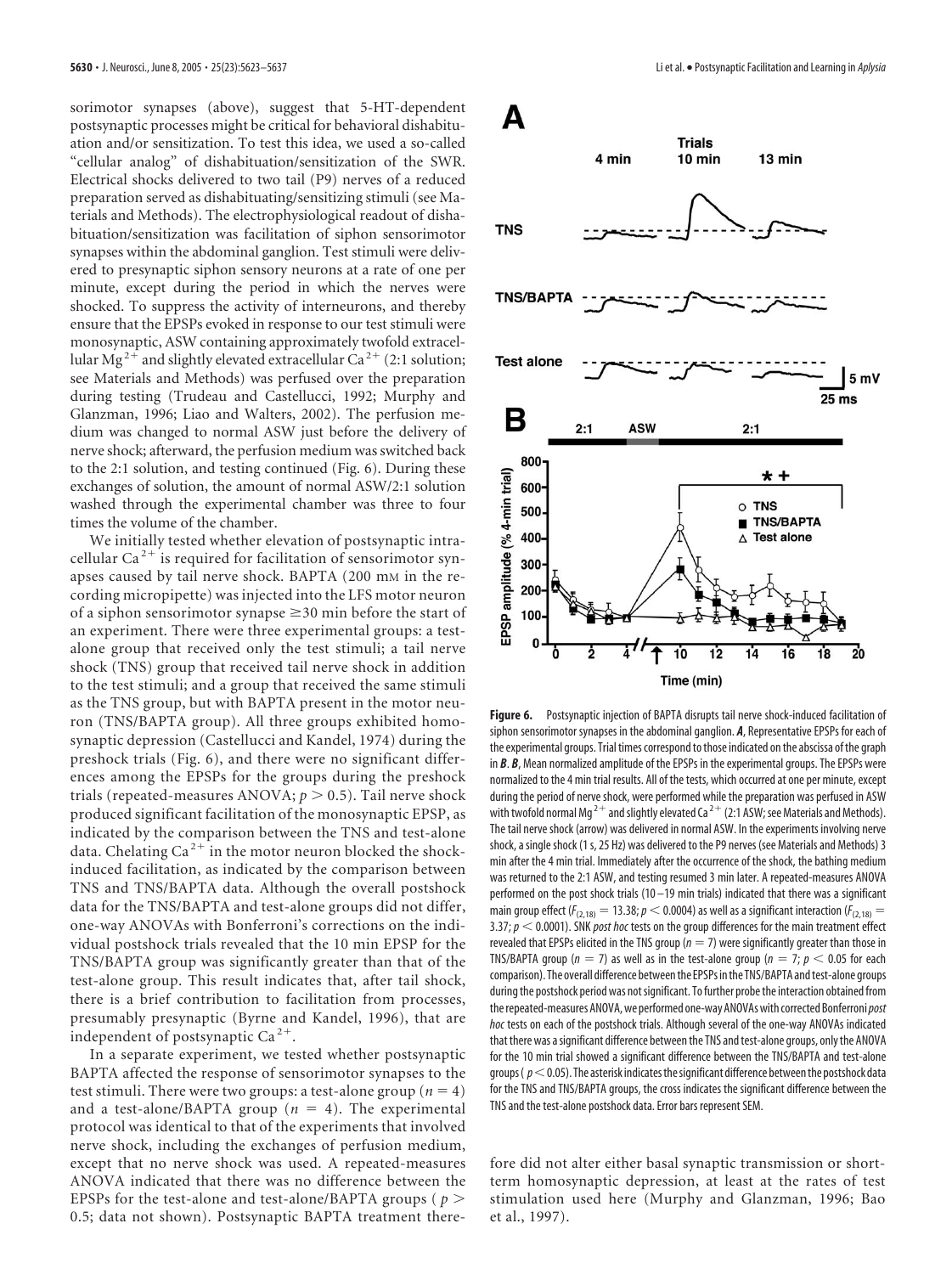# **Tail nerve shock-induced facilitation of siphon sensorimotor synapses requires release from postsynaptic intracellular stores of Ca <sup>2</sup>**

To investigate whether nerve shock-induced facilitation depends on release of  $Ca^{2+}$  from postsynaptic intracellular stores, we injected heparin (5–7.5 mM in the recording micropipette) into motor neurons before the start of the experiments. The experimental protocol was similar to that in the BAPTA experiments, except that three nerve shocks were delivered in the TNS groups, rather than a single shock (Fig. 7). There were four experimental groups: test-alone, test-alone/heparin, TNS, and TNS/heparin. The synapses in the test-alone and test-alone/heparin groups  $(n = 7$  in each) did not differ with respect to their responses to the test stimuli (repeated-measures ANOVA;  $p > 0.2$ ). Subsequent statistical comparisons used the combined results from the two test-alone groups. Postsynaptic heparin had no significant effect on the response of the synapse to the test stimuli, as indicated by a repeated-measures ANOVA on the preshock trials for the three groups ( $p > 0.6$ ) (Fig. 7). Nerve shock produced significant facilitation of the sensorimotor synapse, and this nerve shockinduced facilitation was disrupted by the presence of heparin in the motor neuron. There was no significant difference between the postshock data for the TNS/heparin and the combined testalone groups. These data indicate that, like 5-HT-dependent facilitation, dishabituation/sensitization-related facilitation in *Aplysia* depends on release of  $Ca^{2+}$  from postsynaptic internal stores for its full expression. Our data are consistent with a role for postsynaptic IP<sub>3</sub> receptors in dishabituation/sensitization, although they do not rule out an additional role for RyRs.

# **Tail nerve shock produces greater facilitation of the AMPA component of the sensorimotor EPSP than of the NMDA component**

NMDA-type receptors have previously been implicated in plasticity of *Aplysia* sensorimotor synapses (Lin and Glanzman, 1994a,b; Murphy and Glanzman, 1997, 1999; Antonov et al., 2003). Moreover, experiments on sensorimotor synapses in culture (Glanzman, 1994; Conrad et al., 1999) and in the abdominal ganglion (Antonov et al., 2003) have shown that, under some circumstances, sensorimotor EPSPs contain an APV-sensitive component. Antonov et al. (2003) reported that the AMPA receptor antagonist CNQX selectively antagonizes the peak, but not the late phase, of the EPSP for siphon sensorimotor synapses in the abdominal ganglion, whereas APV selectively antagonizes the late phase, but not the peak, of the EPSP. [Note that the experiments by Antonov et al. (2003) were performed in ASW having normal extracellular  $Mg^{2+}$ , with the postsynaptic motor neuron hyperpolarized by  $\sim$ 30 mV.] The results of Antonov et al. indicate that the AMPA receptor-mediated and NMDA receptormediated components of the sensorimotor EPSP can be pharmacologically separated for synapses in the CNS of *Aplysia*. Accordingly, we used APV, CNQX, and another, more selective AMPA receptor antagonist, NBQX (Sheardown et al., 1990), to test whether the AMPA receptor-mediated and NMDA receptormediated components of the sensorimotor EPSP are differentially facilitated by nerve shock. Because of the homosynaptic depression exhibited by the sensorimotor synapse to lowfrequency stimulation, we had to modify our experimental protocol to obtain measurable EPSPs in CNQX/NBQX. Therefore, there were only two tests before the nerve shock, the first in ASW alone and the second in ASW containing one of the three glutamate receptor antagonists: APV (200  $\mu$ M), CNQX (50  $\mu$ M), or NBQX (200  $\mu$ m). The drugs were washed out of the experimental



**Figure 7.** Postsynaptic injection of heparin disrupts tail nerve shock-induced facilitation of siphon sensorimotor synapses in the abdominal ganglion. *A*, Representative EPSPs for three of the experimental groups: TNS, TNS/heparin, and test-alone/heparin. Trial times correspond to those indicated on the abscissa of the graph in **B**. **B**, Mean normalized amplitude of the EPSPs in the experimental groups. Test stimuli were delivered at one per minute in 2:1 ASW, except during the period of nerve shock. The EPSPs were normalized to the 4 min trial results. See Figure 6 for the testing protocol. The nerve shock protocol differed slightly from that used in the BAPTA experiments (Fig. 6). Three shocks (1 s each, 25 Hz; see Materials and Methods) were delivered at 30 s intervals in normal ASW, beginning at 2.5 min after the 4 min trial in normal ASW. The perfusion medium was switched back to 2:1 ASW immediately after the third shock (which occurred at 3.5 min after the 4 min trial), and testing resumed 2.5 min later. There was a highly significant main group effect, as indicated by the repeated-measures ANOVA on the postshock data ( $F_{(2,18)}$  = 2.74;  $p$  < 0.0003). Group differences were assessed with SNK *post hoc* tests. These indicated that the postshock EPSPs for the TNS group ( $n = 8$ ) were significantly greater than those for both the TNS/heparin group ( $n=8$ ) and the combined test-alone group  $(n = 14; p < 0.05$  for each comparison). [The combined test-alone group comprised synapses that received the test stimuli without postsynaptic heparin (test-alone;  $n = 7$ ) and synapses that received the test stimuli with postsynaptic heparin (test-alone/heparin group,  $n=7$ ).] The EPSPs in the TNS/heparin and the combined test-alone groups did not differ for the postshock period. To investigate whether these two groups differed significantly on any individual postshock trial, we performed one-way ANOVAs with corrected Bonferroni's*post hoc* tests on each postshock trial. No significant differences were observed between the TNS/heparin and testalone groups for any trial. The absence of significance between the TNS/heparin and test-alone EPSPs on this trial was probably attributable to the severe correction for multiple comparisons involved in the Bonferroni's tests. The asterisk indicates the statistically significant difference between the postshock data for the TNS and TNS/heparin groups, and the cross indicates the significant difference between the TNS and the test-alone postshock data. Error bars represent SEM.

chamber immediately after the second test and washed back in after the nerve shock (Fig. 8*A*,*C*). The EPSPs elicited on the first trial in normal ASW ranged from 2 to 10 mV. There were no significant differences among the three experimental groups with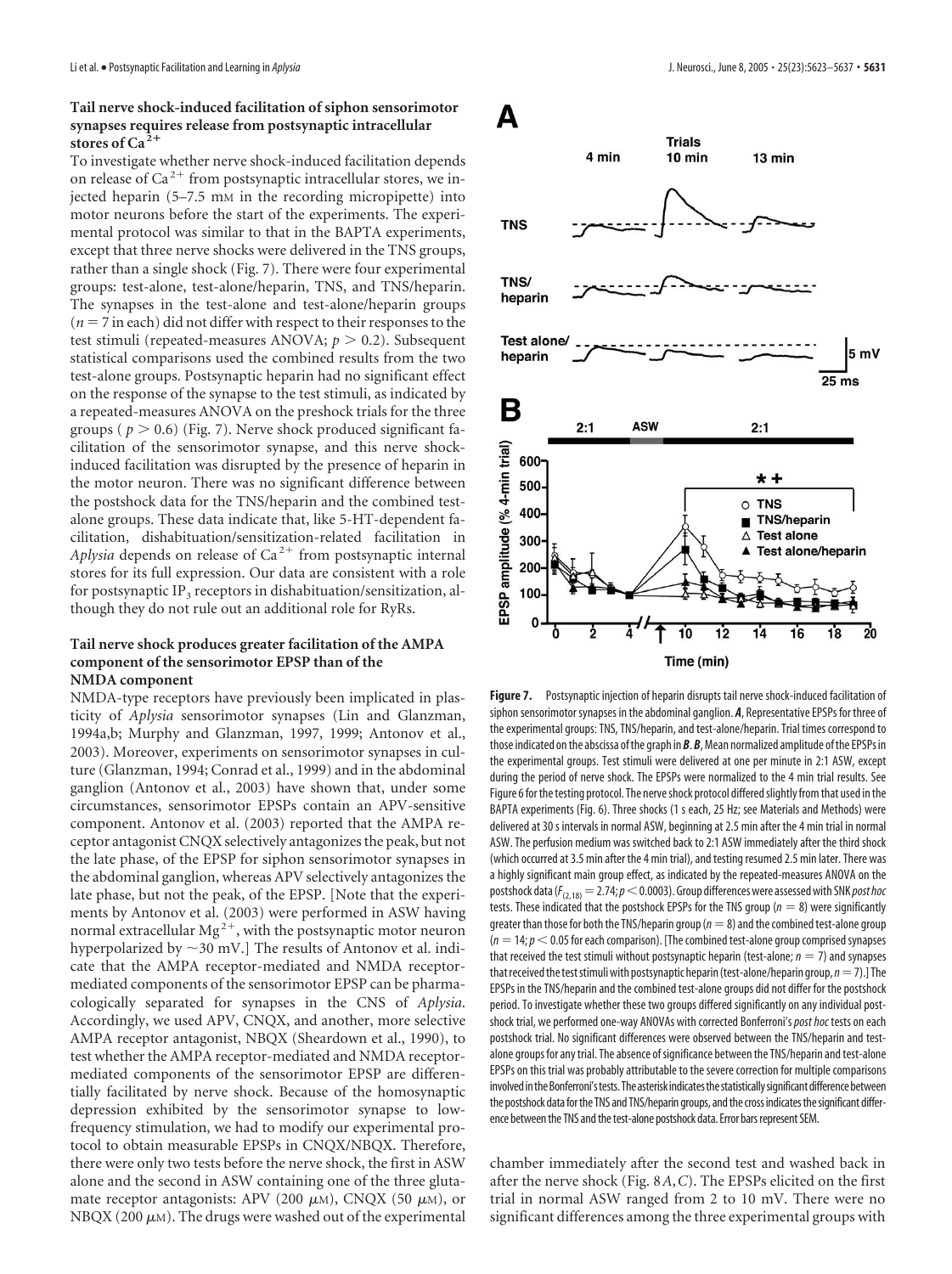

**Figure 8.** Differential facilitation of the AMPA receptor-mediated and NMDA receptormediated components of the sensorimotor EPSP after tail nerve shock. **A**, Representative EPSPs for the different experimental groups. Trial times correspond to those indicated on the abscissa in *B* and *C*. *B*, Mean normalized amplitude of the EPSPs in the three groups that received only the test stimuli (test-alone groups). The mean initial (0 min) non-normalized EPSP value, determined in perfusion with normal ASW, was  $4.5\pm1.2$  mV for the test-alone/APV group ( $n=5$ ),  $4.9 \pm 1.4$  mV for the test-alone/CNQX group ( $n = 6$ ), and 5.0  $\pm$  1.3 mV for the test-alone/ NBQX group ( $n = 4$ ). The differences among the initial EPSPs in the three test-alone groups were not significant, as indicated by a one-way ANOVA ( $p > 0.9$ ). The EPSPs were normalized to the second (15 min) trial, which took place during perfusion with one of the three glutamate receptor antagonists (APV, CNQX, or NBQX). After the 15 min trial, normal ASW was washed back into the experimental chamber for 16 min, followed by perfusion with the same glutamate receptor antagonist that had been used for the 15 min trial; the remainder of the tests were performed in this antagonist. (See *C* for an explanation of the experimental protocol.) The differences among the test-alone groups with respect to their normalized EPSP values for the 35–44 min trials were not significant (repeated-measures ANOVA;  $p>0.3$ ). The data from the three groups were combined for the test-alone comparison curve in *C*. *C*, Mean normalized amplitude of the EPSPs in the three groups that received nerve shock. The mean

respect to the starting amplitudes of the EPSPs. To determine whether the nerve shocks produced significant synaptic facilitation, we also performed parallel experiments in each of the glutamate receptor antagonists using the identical protocol as shown in Figure 8*C*, except that no nerve shocks were delivered. There were no significant differences among the three sets of normalized test-alone data (Fig. 8*B*), and therefore the data from the test-alone experiments were combined for comparison with the data from the nerve shock experiments. Tail nerve shock produced significant facilitation of the EPSP in the TNS/APV group, as shown by the comparison with the combined test-alone group (Fig. 8*C*, open diamonds). The postshock EPSPs in the TNS/APV group were also significantly greater than those in the combined TNS/CNQX/NBQX group. There was no significant difference, however, between the postshock EPSPs in the CNQX/NBQX and the test-alone EPSPs for the equivalent trials. Thus, tail nerve shock produced significant enhancement of the AMPA receptormediated component of the EPSP, but not of the NMDA receptor-mediated component. These results appear inconsistent with the idea that dishabituation/sensitization in *Aplysia* is mediated either exclusively or predominately by presynaptic facilitation (see Discussion).

It might be argued, however, that our data permit an alternative interpretation, one compatible with an exclusively presynaptic model of facilitation. The alternative interpretation depends on the notion that AMPA and non-AMPA receptors might be localized opposite different presynaptic terminals. If postsynaptic AMPA receptors were present opposite release sites that were somehow more sensitive to 5-HT than the release sites opposite non-AMPA receptors, then nerve shockreleased 5-HT (or other facilitatory transmitter) would be expected to selectively enhance the AMPA receptor-mediated component of the EPSP, even if 5-HT simply increased presynaptic release. However, this alternative interpretation seems unlikely given the substantial similarity between our

 $\leftarrow$ 

non-normalized EPSP on the 0 min trial in normal ASW was 4.7  $\pm$  0.7 mV for the APV-treated group (TNS/APV;  $n=11$ ), 5.3  $\pm$  0.7 mV for the CNQX-treated group (TNS/CNQX;  $n=11$ ), and 5.3  $\pm$  1.3 mV for the NBQX group (TNS/NBQX;  $n = 7$ ). The initial EPSPs were not significantly different among the groups ( $p > 0.8$ ; one-way ANOVA). The second (15 min) trial took place during perfusion with one of the three glutamate receptor antagonists; the EPSPs were normalized to this trial. The glutamate receptor antagonist was then washed from the experimental chamber for 15 min with normal ASW, after which nerve shocks (arrow) were initiated. There were three shocks (1 s in duration, 25 Hz; 30 s intershock interval; see Materials and Methods). Immediately after the third shock, ASW containing the same glutamate receptor antagonist (APV, CNQX, or NBQX) that had been used in the second trial was perfused into the experimental chamber for 4 min, and then there were 10 postshock tests at one per minute. There were no differences in the overall data from the TNS/CNQX and TNS/NBQX groups (repeated-measures ANOVA;  $p > 0.4$ ), so the data from these groups were combined for statistical comparisons with the TNS/APV group. A repeated-measures ANOVA indicated that there was a significant main group effect ( $F_{(2,41)} = 12.33$ ;  $p < 0.0001$ ) as well as a significant interaction ( $F_{(2,18)} = 7.85$ ; *p* 0.0001).*Post hoc* assessments of the group differences with SNK tests revealed that the EPSPs in the TNS/APV group were significantly greater than the combined TNS/CNQX/NBQX group, as well as the combined test-alone group ( $p < 0.05$  for each comparison). The difference between the postshock EPSPs in the combined TNS/CNQX/NBQX group and the combined test-alone group, however, was not statistically significant. To look for possible differences between these two groups during the postshock trials, we performed one-way ANOVAs on each of the 35– 44 min trials. There were no significant differences between the combined TNS/ CNQX/NBQX and the test-alone groups on any individual trial. We attribute this lack of statistical significance to the severe correction for multiple comparisons used in the Bonferroni's tests (see also Fig. 7). The asterisk indicates the statistically significant difference between the postshock data for the TNS/APV and TNS/CNQX/NBQX groups, and the cross indicates the significant difference between the TNS/APV and the test-alone postshock data. Error bars represent SEM.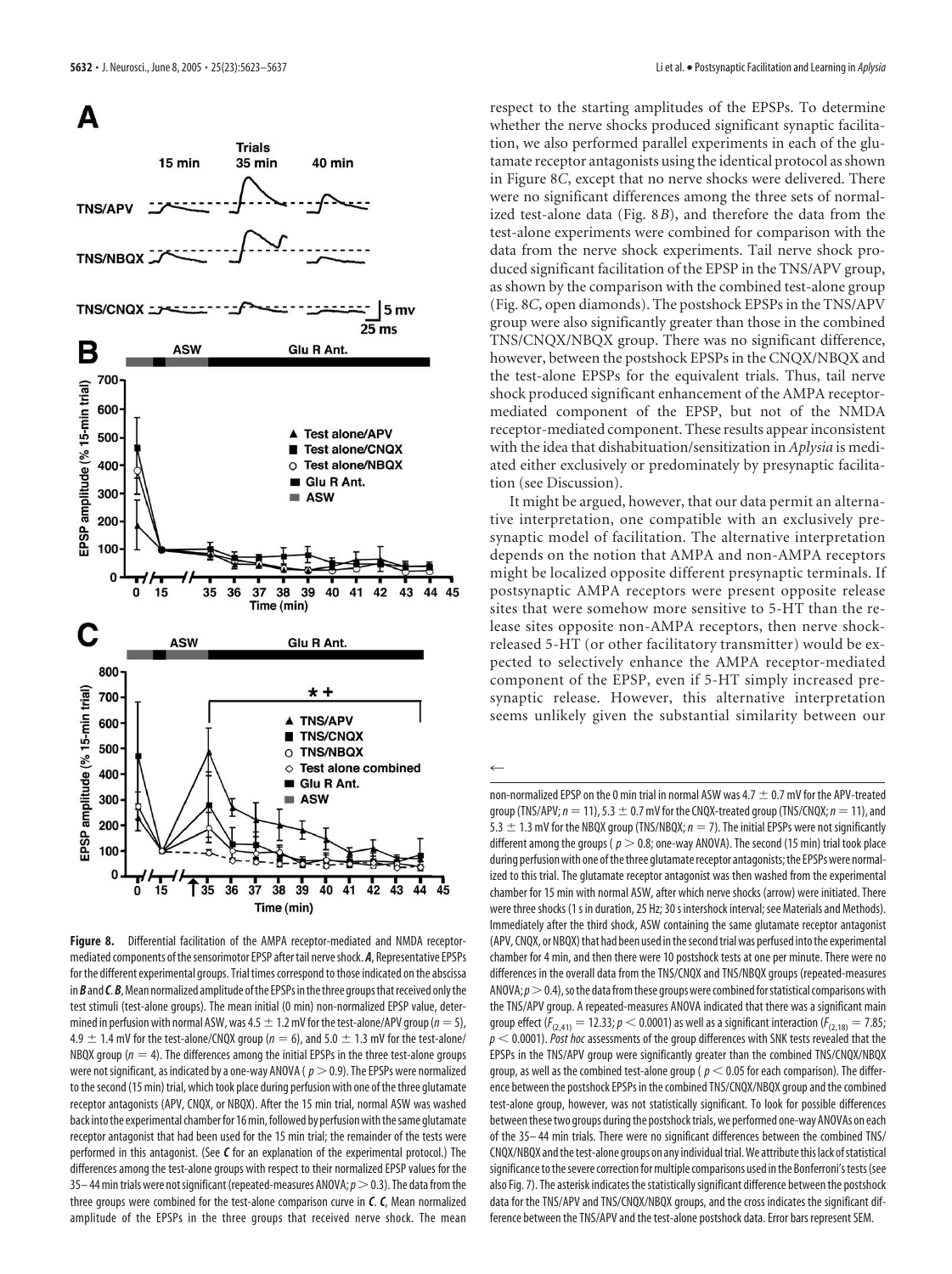present results and those from our previous experiments on isolated motor neurons in cell culture (Chitwood et al., 2001). Any potential contribution from presynaptic processes to facilitation was excluded in those experiments. Moreover, as we show below (see Discussion) the deduced time course of the postsynaptic process that underlies facilitation of the sensorimotor EPSP closely parallels the time course of the facilitation of the glutamate response in isolated motor neurons. Given these facts, the most reasonable interpretation of the data in Figure 8 is that nerve shock results in a postsynaptic facilitatory action, specifically selective enhancement of the AMPA receptor-mediated synaptic response, in addition to its presynaptic effects.

Although our results represent convincing evidence that dishabituation-related facilitation of the sensorimotor synapse involves postsynaptic changes, they may underestimate the contribution of presynaptic changes to this form of learning. This is because the severe corrections for multiple comparisons involved in our *post hoc* statistical tests may have caused a failure to detect a real difference between the postshock EPSPs in the AMPA receptor antagonists and the test-alone EPSPs (type II error).

Analysis of the non-normalized EPSPs in APV indicated that the NMDA receptor antagonist had little effect on the peak of the EPSP in 9 of the 11 synapses in the TNS/APV group, consistent with the results of Antonov et al. (2003). But in two of the synapses, APV significantly antagonized the peak of the EPSP. These results may indicate that for a minority of sensorimotor synapses in the abdominal ganglion, NMDA receptor-mediated currents contribute to the peak, as well as the late phase, of the EPSP. Note, however, that because we did not include an ASW control group in this set of experiments, we are unable to statistically disentangle the effects of homosynaptic depression from the effects of the glutamate receptor antagonists on the EPSPs. We also observed that CNQX appeared to produce greater reduction of the EPSP peak than did NBQX, a result that we have confirmed in experiments on sensorimotor synapses in cell culture (Li and Glanzman, unpublished observations). This observation is consistent with findings from the mammalian CNS that indicate that NBQX is a more selective antagonist of AMPA receptors than CNQX (Sheardown et al., 1990; Randle et al., 1992).

# **Behavioral dishabituation depends on postsynaptic exocytosis**

Previous evidence from our laboratory (Chitwood et al., 2001) and results from the present study (Fig. 5) implicate an exocytotic process in 5-HT-induced enhancement of AMPA receptor function. To test for a role for postsynaptic exocytosis in actual learning in *Aplysia*, we examined the effect of injection of Botox B into siphon motor neurons on dishabituation of the SWR (Hawkins et al., 1998; Antonov et al., 1999). For these behavioral experiments, we used a reduced preparation similar to that developed by Antonov et al. (1999, 2001, 2003) (Fig. 9*A*). This preparation permitted us to monitor the SWR while recording electrophysiologically from siphon motor neurons in the abdominal ganglion. At the beginning of each experiment, two siphon motor neurons  $(LFS<sub>B</sub>$  type) in the abdominal ganglion were unambiguously identified by their electrophysiological properties and their contribution to movement of the siphon (Frost et al., 1988; Hickie and Walters, 1995) (Fig. 9B). Botox B  $(1 \mu M)$  or the control electrode solution (see Materials and Methods) was iontophoresed into the two motor neurons by applying constant negative current for 2 h (Hunt et al., 1994). Behavioral experiments were then performed on the preparation. Six weak test shocks were



Figure 9. Effect of loading siphon motor neurons with Botox B on dishabituation of the SWR. *A*, Experimental preparation. Note that the abdominal ganglion is shown artificially enlarged relative to the other ganglia. **B**, Intracellular activation of an LFS<sub>B</sub>-type motor neuron (bottom) produced contraction of the siphon, as indicated by the force transducer record (top). This motor neuron wassubsequently loaded with Botox B(light chain oftype B;see Materials and Methods for details).*C*, Sample records of SWRs from the experiments. Trial times correspond to those indicated on the abscissa in *D. D*, Mean amplitude of the SWR in the control and Botox B groups, normalized to the 25 min trial (the trial that immediately preceded the tail shocks). Tests were delivered at one per 5 min. A repeated-measures ANOVA on the first five trials showed that there was no difference in the normalized SWR for the control ( $n = 7$ ) and Botox B ( $n = 7$ ) groups  $(p > 0.5)$ . Two minutes after the sixth trial, electrical shocks (arrow) were delivered to the tail via implanted electrodes. There were three shocks; each shock (40 Hz, 75 V) was 1 s in duration, and there was a 30 s intershock interval. Testing of the SWR resumed 7 min after the third tail shock. There were four postshock trials (intertrial interval, 5 min). The mean normalized SWR for the first postshock (35 min) trial in control preparations (207  $\pm$  42%) was significantly greater than for the trial immediately preceding the tail shocks (25 min trial; SWR, 100%;  $p < 0.05$ ). The preparations with the Botox B-injected  $LSF_B$  neurons did not exhibit significant dishabituation on the 35 min trial (mean normalized SWR, 110  $\pm$  13%;  $p$   $>$  0.4), and the mean SWR in this group was  $<$  100% for each of the other three postshock trials. A repeatedmeasures ANOVA on the data from the postshock trials indicated that the SWR was significantly stronger in the control group than in the Botox B group ( $F_{(1,12)} = 6.20$ ;  $p <$ 0.03). The asterisk indicates the significant difference between the postshock data for the control and Botox B groups. The non-normalized magnitude of the initial SWR to the first test stimulus was 6.14  $\pm$  0.76 g in control preparations and 5.50  $\pm$  0.99 g in the Botox B preparations ( $p > 0.6$ ). The intensity of the electrical shock required to elicit a threshold SWR was 10.1  $\pm$  0.3 V in the control group and 9.3  $\pm$  0.4 V in the Botox B group (  $p$   $>$  0.1). Error bars represent SEM.

delivered to the siphon at one per 5 min, and the resulting SWR was measured. As expected, the preparations exhibited habituation of the SWR in response to the test stimuli (Antonov et al., 1999). After the sixth test stimulus, strong electrical shocks were delivered to the tail preparation, and testing of the siphon response resumed 7 min afterward. In control preparations without Botox B injections, the tail shocks produced significant dishabituation of the withdrawal reflex (Fig. 9*C*,*D*). Preparations in the Botox B group did not exhibit dishabituation. Furthermore, the averaged postshock SWR was significantly greater in the control group than in the Botox B group.

It might be expected that Botox B would interfere with the SWR itself by blocking presynaptic release from the terminals of the LFS<sub>B</sub> neurons treated with the toxin (Hunt et al., 1994). However, the normalized SWR averaged across the first five trials (0 –20 min trials) was not significantly different in the control and Botox B groups (Fig. 9*D*). Also, there was no difference in the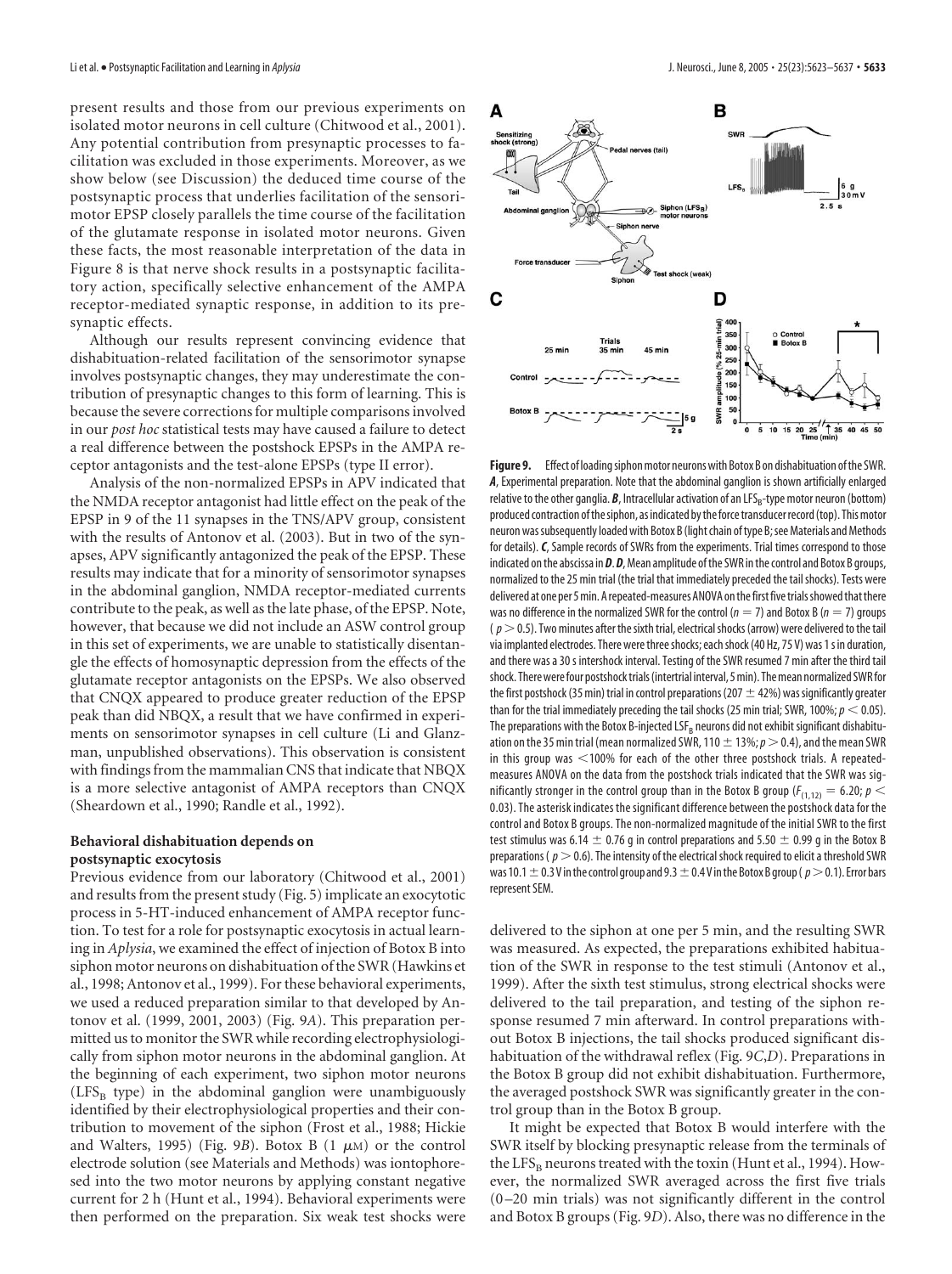non-normalized magnitude of the initial SWR to the first test stimulus. Finally, the intensity of the electrical shock required to elicit a threshold SWR in the two groups did not differ significantly. These results indicate that the Botox B injections did not disrupt transmitter release from  $LFS_B$  neurons, probably because to reach the terminals of these neurons, the toxin would have had to diffuse a distance of over 20 mm, the approximate distance from the abdominal ganglion to the siphon via the siphon nerve. Nonetheless, it might be argued that the reason the preshock data did not differ for the control and Botox B groups, whereas the postshock data did, was that the toxin finally arrived at the terminals of the injected motor neurons at the time of the 35–50 min trials. We therefore performed an additional set of experiments using a protocol identical to that of the dishabituation experiments presented in Figure 9, with the difference that no tail shocks were given to the preparations. In these test-alone experiments, there was no significant difference between the control group ( $n = 5$ ) and Botox B group ( $n = 5$ ), either for the averaged group data for all of the trials ( $p > 0.5$ ) or for the four trials corresponding to the postshock trials in the dishabituation experiments (35–50 min trials;  $p > 0.5$ ; data not shown). Together, these results provide strong support for the idea that a postsynaptic exocytotic process is required for normal behavioral dishabituation of the SWR.

#### **Discussion**

Our data indicate that postsynaptic facilitatory mechanisms, particularly upregulation of the function of AMPA-type receptors, play critical roles in synaptic facilitation and behavioral dishabituation in *Aplysia*. The present results are reminiscent of those reported for long-term potentiation (LTP) of synapses in the CA1 region of the hippocampus (Malinow and Malenka, 2002). During LTP, the trafficking of AMPA receptors in CA1 neurons is modulated; specifically, LTP induction causes additional AMPA receptors to be delivered to the postsynaptic plasma membrane of CA1 neurons, possibly by exocytosis (Lledo et al., 1998; Lüscher et al., 1999; Shi et al., 1999; Hayashi et al., 2000). However, work on AMPA receptor trafficking in the mammalian hippocampus has been concerned primarily with synaptic plasticity. Our results, in contrast, link modulation of AMPA receptor trafficking with actual learning in a simple model system (Takahashi et al., 2003; Bocchiaro and Feldman, 2004; Rumpel et al., 2005).

Our *in vitro* experiments indicate that buffering of postsynaptic intracellular Ca<sup>2+</sup> and antagonism of IP<sub>3</sub> receptors produce earlier disruption of facilitation than does antagonism of postsynaptic RyRs and blockade of postsynaptic exocytosis (Figs. 1–5). This suggests that release of  $Ca^{2+}$  from ryanodine-sensitive stores may be the cellular event most closely related to insertion of AMPA receptors into the postsynaptic membrane and, furthermore, that there are  $Ca^{2+}$ -dependent postsynaptic facilitatory mechanisms that do not involve exocytosis.

Do the postsynaptic facilitatory processes described here participate in sensitization, the enhancement of a nonhabituated response, as well as in dishabituation? Previous data indicate a possible mechanistic distinction between dishabituation and sensitization of the SWR in *Aplysia* (Hochner et al., 1986; Marcus et al., 1988; Rankin and Carew, 1988). Nevertheless, 5-HT appears to play a critical role in both of these forms of nonassociative learning (Glanzman et al., 1989; Marinesco and Carew, 2002). We therefore presume that sensitization, like dishabituation, depends on 5-HT-induced postsynaptic processes.

A related question is whether postsynaptic processes play critical roles in facilitation of nondepressed synapses. 5-HT recruits an additional presynaptic facilitatory component in synapses that have undergone severe short-term homosynaptic depression due to rates of stimulation (e.g., 0.1 Hz) significantly higher than those used here (Hochner et al., 1986). Furthermore, 5-HTdependent facilitation of sensorimotor synapses appears to involve somewhat different processes depending on whether the synapses are nondepressed or moderately depressed (Ghirardi et al., 1992). The synapses in our electrophysiological experiments were, at most, moderately depressed by the stimulation frequencies that we used (once per 1 or 5 min). For example, in the experiments on cultured synapses, 5-HT was applied to synapses that were depressed by only  $\sim$  25% (Figs. 1–5). Moreover, both of the facilitatory treatments, application of 5-HT and tail nerve shock (Figs. 6, 7), increased the amplitude of the sensorimotor EPSP beyond its initial level in the control experiments. Thus, the postsynaptic processes described here appear to be important for facilitation of nondepressed as well as of moderately depressed synapses, a conclusion supported by the overall similarity between the present results and those from our previous experiments involving facilitation of the glutamate response in isolated motor neurons (Chitwood et al., 2001).

Previous studies (for review, see Byrne and Kandel, 1996) concluded that sensitization/dishabituation-related facilitation in *Aplysia* depends on exclusively presynaptic mechanisms. Castellucci and Kandel (1976) performed a quantal analysis on transmission at sensorimotor synapses before and after nerve shock. They reported that nerve shock produced an increase in *m* (quantal content), a parameter classically associated with presynaptic transmitter release, without altering *q* (quantal size), a parameter associated with postsynaptic sensitivity. Nevertheless, the interpretation of results from studies of LTP expression in the hippocampus using similar statistical analyses has been problematic (Nicoll, 2003). One might suppose that our results could be reconciled with the previous results (Castellucci and Kandel, 1976) if the facilitation were induced, at least in part, postsynaptically (i.e., by release of  $Ca^{2+}$  from intracellular stores) but expressed entirely presynaptically, as enhanced presynaptic release. But the results from the present experiments using AMPA receptor antagonists (Fig. 8) show that nerve shock-induced facilitation of the sensorimotor synapse is expressed postsynaptically as enhanced AMPA receptor function.

What is the reason for the contrast between our conclusions and those of previous studies of synaptic facilitation in *Aplysia*? One potential source of the discrepancy may be methodological: we applied 5-HT for 10 min, which is significantly longer than the briefer 5-HT treatment periods generally used to investigate short-term facilitation of sensorimotor synapses (Byrne and Kandel, 1996). The longer 5-HT treatment is likely to have recruited processes involved in intermediate-term facilitation (Sutton et al., 2001), and postsynaptic processes may play a more significant role in intermediate-term than in short-term facilitation. The indication from our results that exclusively presynaptic facilitation is relatively brief (below) supports this idea. But this explanation does not account for the results from our experiments involving nerve shock, which used a standard training protocol. Moreover, postsynaptic mechanisms have not been implicated previously in cellular studies of (activity-independent) intermediate-term facilitation, although there is evidence for a role for postsynaptic mechanisms in long-term facilitation (Glanzman et al., 1990; Sherff and Carew, 2004). An ambiguity inherent in many previous studies of synaptic facilitation in *Aplysia* arises from the use of cell membrane-permeant inhibitors, of protein kinase A (PKA) or PKC, for example, to disrupt intracel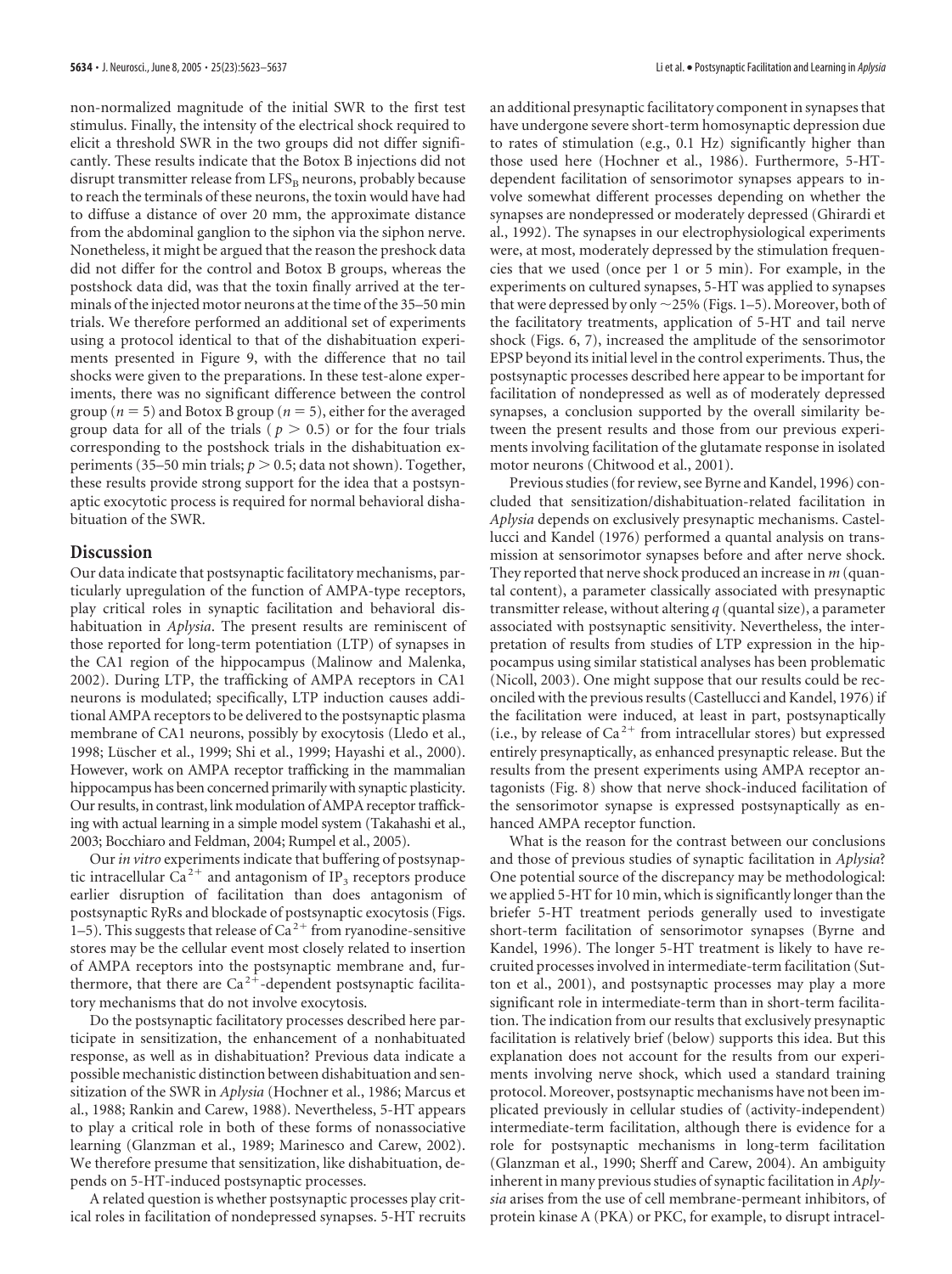lular signaling pathways. These inhibitors have frequently been applied to sensorimotor cocultures or to central ganglia (Ghirardi et al., 1992; Nakanishi et al., 1997; Sutton et al., 2004). Blockade of synaptic facilitation resulting from application of the inhibitors has been previously interpreted as evidence for the involvement of specific presynaptic signaling pathways in facilitation; however, the results might actually reflect, at least in part, disruption of postsynaptic facilitatory pathways. Even in those instances in which disruption of facilitation has been produced by presynaptic injection of cell membrane-impermeant inhibitors, the available results do not permit one to distinguish between a direct modulatory effect of 5-HT (or a sensitizing stimulus) on a presynaptic cellular pathway and an indirect effect attributable to stimulation of a retrograde signal that actually originates in the motor neuron (Antonov et al., 2003; Roberts and Glanzman, 2003b).

Using data from the present experiments, we have estimated the relative contributions of presynaptic and postsynaptic processes to 5-HT-dependent facilitation of the sensorimotor synapse (Fig. 10*A*). Our estimate indicates that exclusively presynaptic facilitation has a rapid onset, peaking  $\leq$ 5 min after the introduction of 5-HT. The putative presynaptic component of facilitation, although robust while 5-HT is present in the bath, declines rapidly after the drug is washed out. By 15 min after 5-HT washout, exclusively presynaptic processes no longer make a major contribution to facilitation. In contrast, the postsynaptic component has a slow onset but persists after washout of 5-HT, exhibiting little decrement for the next 40 min. Beginning at  $\sim$  5 min after washout of 5-HT, the postsynaptic component makes the dominant contribution to facilitation. For comparison, we also present data from the experiments of Chitwood et al. (2001); these data depict facilitation of the glutamate-evoked response in isolated motor neurons in cell culture. Both the time course and magnitude of this unambiguously "postsynaptic" form of facilitation parallel our estimate of the postsynaptic component of facilitation from the present experiments. This parallel reinforces our conclusion that persistent facilitation of the sensorimotor synapse, at least for the first hour after 5-HT application, is mediated primarily by postsynaptic processes. Our data suggest a model (Fig. 10*B*) in which purely presynaptic facilitatory mechanisms predominate during a very early stage of facilitation  $(\leq 5-10$  min after the onset of 5-HT). Thereafter, postsynaptic facilitatory processes predominate.

Byrne and Kandel (1996) have proposed that persistent activation of presynaptic PKC might account for persistent facilitation produced by prolonged applications ( $>$  5 min) of 5-HT. Our data indicate that PKC activation attributable exclusively to presynaptic signaling pathways makes, at most, a minor contribution to prolonged facilitation of sensorimotor synapses. The data are consistent, however, with a role for postsynaptic PKC (Villareal et al., 2003) and for presynaptic PKC activated by a retrograde signal. Much of the previous data taken as evidence that activation of presynaptic PKC mediates persistent facilitation in *Aplysia* are actually ambiguous with respect to whether the critical site of PKC activity is presynaptic or postsynaptic. In particular, biochemical assays that demonstrate prolonged activation of PKC by 5-HT have used central ganglia that contain motor neurons and interneurons as well as sensory neurons (Sossin and Schwartz, 1992; Sossin et al., 1994), or the entire CNS (Sutton et al., 2004). Manseau et al. (2001) have reported that injection of mutant "dominant-negative" PKC constructs into sensory neurons blocks short-term facilitation (lasting <5 min) of sensorimotor synapses. This result does not contradict the present find-



Figure 10. Cellular model for facilitation of the sensorimotor synapse. A, Time course of the presynaptic and postsynaptic processes that mediate 5-HT-induced facilitation of the sensorimotor synapse. The estimates of the duration of the presynaptic and postsynaptic processes in the graph are based on data from the present experiments. We derived a mathematical curve that represents the putatively presynaptic component of facilitation by averaging the mean normalized data for the experiments on cultured sensorimotor synapses that used BAPTA, heparin, 2-APB, dantrolene, and Botox B (data from Figs. 1 *B*, 2 *B*, 3*B*, 4 *B*, 5*B*). The data were then corrected for homosynaptic depression bysubtracting the mean of the test-alone data for each trial from the corresponding experiment. Therefore, a value of 0% equals no facilitation. We then subtracted the data represented by the presynaptic curve (blue) from the average of the 5-HT control data in Figures 1 *B*, 2 *B*, 3*B*, 4 *B*, and 5*B*. The resulting curve (red) depicts our estimate of the postsynaptic contribution to facilitation. Data from the experiments of Chitwood et al. (2001) is also presented for comparison; these data depict facilitation of the glutamate-evoked response in isolated motor neurons in cell culture (green curve) [Chitwood et al., (2001), their Fig. 1 *D*]. The glutamate PSP data from Chitwood et al. (2001) were adjusted for comparison with the present data by subtracting 1.0 from each of the values. The resulting values were then multiplied by 100%. *B*, Model of synaptic facilitation during dishabituation in Aplysia. Stimuli that produce dishabituation of the withdrawal reflex, such as tail shock, activate facilitatory interneurons, some of which are serotonergic (Glanzman et al., 1989; Mackey et al., 1989; Marinesco and Carew, 2002). Release of 5-HT onto sensory and motor neurons within the CNS of *Aplysia* (Kistler et al., 1985; Marinesco and Carew, 2002; Zhang et al., 2003) causes rapid-onset presynaptic facilitation via processes that involve PKA and PKC [see Byrne and Kandel (1996) for details]. The strength of the presynaptic facilitatory processes wanes rapidly after washout of 5-HT. 5-HT also stimulates a slower, more prolonged, postsynaptic facilitatory process that involves release of Ca<sup>2+</sup> from intracellular stores within the motor neuron via activation of IP<sub>3</sub> receptors and RyRs. The rise in intracellular Ca<sup>2+</sup> results in enhanced postsynaptic AMPA receptor function, possibly via exocytotic delivery of additional receptors to the postsynaptic membrane. Postsynaptic PKC activity may play a critical role in this modulation of AMPA receptor trafficking (see Discussion).

ings, which do not exclude a significant role for presynaptic mechanisms in very early facilitation (Fig. 10).

Tail shock is used as the unconditioned stimulus (US) in classical conditioning in *Aplysia* (Carew et al., 1981, 1983). There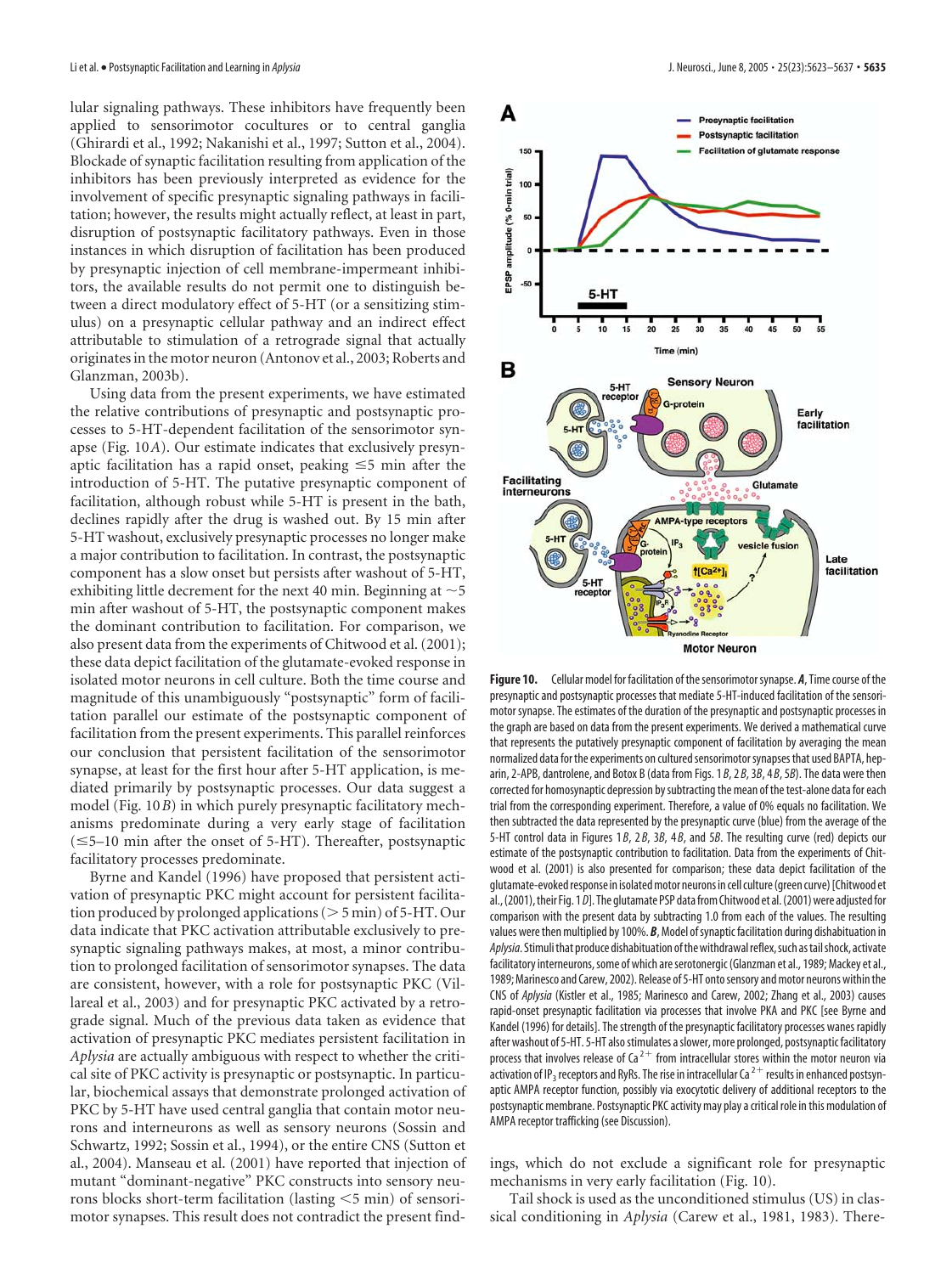fore,  $Ca^{2+}$ -dependent enhancement of postsynaptic AMPA receptor function may partly mediate classical conditioning. Consistent with this idea, injection of BAPTA into the postsynaptic motor neuron has been shown to block conditioningrelated enhancement of sensorimotor synapses (Murphy and Glanzman, 1996; Bao et al., 1998). Furthermore, injection of BAPTA into siphon motor neurons reduces conditioned enhancement of the SWR itself (Antonov et al., 2003). Previously, the site of convergence for the cellular processes triggered by US-induced release of 5-HT and those triggered by NMDA receptor activation during classical conditioning in *Aplysia* (Lin and Glanzman, 1994b; Murphy and Glanzman, 1997, 1999; Antonov et al., 2003) has been presumed to be the sensory neuron (Lechner and Byrne, 1998; Antonov et al., 2003). But the present data suggest a potential postsynaptic site of convergence for the effects of the conditioned stimulus-induced release of glutamate and the US-induced cellular processes. The postsynaptic interaction of 5-HT-dependent and NMDA receptor-dependent mechanisms may therefore make a crucial contribution to classical conditioning in *Aplysia* (Roberts and Glanzman, 2003b).

### **References**

- Antonov I, Kandel ER, Hawkins RD (1999) The contribution of facilitation of monosynaptic PSPs to dishabituation and sensitization of the *Aplysia* siphon withdrawal reflex. J Neurosci 19:10438 –10450.
- Antonov I, Antonova I, Kandel ER, Hawkins RD (2001) The contribution of activity-dependent synaptic plasticity to classical conditioning in *Aplysia*. J Neurosci 21:6413–6422.
- Antonov I, Antonova I, Kandel ER, Hawkins RD (2003) Activity-dependent presynaptic facilitation and Hebbian LTP are both required and interact during classical conditioning in *Aplysia*. Neuron 37:135–147.
- Bailey CH, Giustetto M, Zhu H, Chen M, Kandel ER (2000) A novel function for serotonin-mediated short-term facilitation in *Aplysia*: conversion of a transient, cell-wide homosynaptic Hebbian plasticity into a persistent, protein synthesis-independent synapse-specific enhancement. Proc Natl Acad Sci USA 97:11581–11586.
- Bao J-X, Kandel ER, Hawkins RD (1997) Involvement of pre- and postsynaptic mechanisms in posttetanic potentiation at *Aplysia* synapses. Science 275:969 –973.
- Bao JX, Kandel ER, Hawkins RD (1998) Involvement of presynaptic and postsynaptic mechanisms in a cellular analog of classical conditioning at *Aplysia* sensory-motor neuron synapses in isolated cell culture. J Neurosci 18:458 –466.
- Berridge MJ (1993) Inositol trisphosphate and calcium signalling. Nature 361:315–325.
- Berridge MJ, Lipp P, Bootman MD (2000) The versatility and universality of calcium signalling. Nat Rev Mol Cell Biol 1:11–21.
- Bocchiaro CM, Feldman JL (2004) Synaptic activity-independent persistent plasticity in endogenously active mammalian motoneurons. Proc Natl Acad Sci USA 101:4292–4295.
- Byrne JH, Kandel ER (1996) Presynaptic facilitation revisited: state and time dependence. J Neurosci 16:425–435.
- Carew TJ, Walters ET, Kandel ER (1981) Classical conditioning in a simple withdrawal reflex in *Aplysia californica*. J Neurosci 1:1426 –1437.
- Carew TJ, Hawkins RD, Kandel ER (1983) Differential classical conditioning of a defensive withdrawal reflex in *Aplysia californica*. Science 219:397–400.
- Castellucci VF, Kandel ER (1974) A quantal analysis of the synaptic depression underlying habituation of the gill-withdrawal reflex in *Aplysia*. Proc Natl Acad Sci USA 71:5004 –5008.
- Castellucci VF, Kandel ER (1976) Presynaptic facilitation as a mechanism for behavioral sensitization in *Aplysia*. Science 194:1176 –1178.
- Chitwood RA, Li Q, Glanzman DL (2001) Serotonin facilitates AMPA-type responses in isolated siphon motor neurons of*Aplysia* in culture. J Physiol (Lond) 534:501–510.
- Cohen TE, Kaplan SW, Kandel ER, Hawkins RD (1997) A simplified preparation for relating cellular events to behavior: mechanisms contributing to habituation, dishabituation, and sensitization of the *Aplysia* gillwithdrawal reflex. J Neurosci 17:2886 –2899.
- Conrad P, Wu F, Schacher S (1999) Changes in functional glutamate receptors on a postsynaptic neuron accompany formation and maturation of an identified synapse. J Neurobiol 39:237–248.
- Dale N, Kandel ER (1993) L-Glutamate may be the fast excitatory transmitter of *Aplysia* sensory neurons. Proc Natl Acad Sci USA 90:7163–7167.
- Frost WN, Clark GA, Kandel ER (1988) Parallel processing of short-term memory for sensitization in *Aplysia*. J Neurobiol 19:297–334.
- Ghirardi M, Braha O, Hochner B, Montarolo PG, Kandel ER, Dale N (1992) Roles of PKA and PKC in facilitation of evoked and spontaneous transmitter release at depressed and nondepressed synapses in *Aplysia* sensory neurons. Neuron 9:479 –489.
- Ghosh TK, Eis PS, Mullaney JM, Ebert CL, Gill DL (1988) Competitive, reversible, and potent antagonism of inositol 1,4,5-trisphosphateactivated calcium release by heparin. J Biol Chem 263:11075–11079.
- Glanzman DL (1994) Postsynaptic regulation of the development and longterm plasticity of *Aplysia* sensorimotor synapses in cell culture. J Neurobiol 25:666 –693.
- Glanzman DL, Mackey SL, Hawkins RD, Dyke AM, Lloyd PE, Kandel ER (1989) Depletion of serotonin in the nervous system of *Aplysia* reduces the behavioral enhancement of gill withdrawal as well as the heterosynaptic facilitation produced by tail shock. J Neurosci 9:4200 –4213.
- Glanzman DL, Kandel ER, Schacher S (1990) Target-dependent structural changes accompanying long-term synaptic facilitation in *Aplysia* neurons. Science 249:799 –802.
- Hawkins RD, Cohen TE, Greene W, Kandel ER (1998) Relationships between dishabituation, sensitization, and inhibition of the gill- and siphonwithdrawal reflex in *Aplysia californica*: effects of response measure, test time, and training stimulus. Behav Neurosci 112:24 –38.
- Hayashi Y, Shi SH, Esteban JA, Piccini A, Poncer JC, Malinow R (2000) Driving AMPA receptors into synapses by LTP and CaMKII: requirement for GluR1 and PDZ domain interaction. Science 287:2262–2267.
- Hickie C, Walters ET (1995) Motor neuronal control of tail-directed and head-directed siphon responses in *Aplysia californica*. J Neurophysiol 74:307–321.
- Hochner B, Klein M, Schacher S, Kandel ER (1986) Additional component in the cellular mechanism of presynaptic facilitation contributes to behavioral dishabituation in *Aplysia*. Proc Natl Acad Sci USA 83:8794 –8798.
- Hunt JM, Bommert K, Charlton MP, Kistner A, Habermann E, Augustine GJ, Betz H (1994) A post-docking role for synaptobrevin in synaptic vesicle fusion. Neuron 12:1269 –1279.
- Jin I, Hawkins RD (2003) Presynaptic and postsynaptic mechanisms of a novel form of homosynaptic potentiation at *Aplysia* sensory-motor neuron synapses. J Neurosci 23:7288 –7297.
- Kandel ER (2001) The molecular biology of memory storage: a dialogue between genes and synapses. Science 294:1030 –1038.
- Kistler Jr HB, Hawkins RD, Koester J, Steinbusch HWM, Kandel ER, Schwartz JH (1985) Distribution of serotonin-immunoreactive cell bodies and processes in the abdominal ganglion of mature *Aplysia*. J Neurosci 5:72–80.
- Lechner HA, Byrne JH (1998) New perspectives on classical conditioning: a synthesis of Hebbian and non-Hebbian mechanisms. Neuron 20:355–358.
- Li Q, Glanzman DL (2002) The role of IP<sub>3</sub> receptor-mediated calcium release from postsynaptic intracellular stores in serotonin-induced facilitation of *Aplysia* sensorimotor synapses. Soc Neurosci Abstr 28:376.8.
- Li Q, Villareal G, Glanzman DL (2001) The role of postsynaptic calcium and postsynaptic excocytosis in serotonin-induced facilitation of *Aplysia* sensorimotor synapses. Soc Neurosci Abstr 27:2533.
- Liao X, Walters ET (2002) The use of elevated divalent cation solutions to isolate monosynaptic components of sensorimotor connections in *Aplysia*. J Neurosci Methods 120:45–54.
- Lin XY, Glanzman DL (1994a) Long-term potentiation of *Aplysia* sensorimotor synapses in cell culture: regulation by postsynaptic voltage. Proc R Soc Lond B Biol Sci 255:113–118.
- Lin XY, Glanzman DL (1994b) Hebbian induction of long-term potentiation of *Aplysia* sensorimotor synapses: partial requirement for activation of an NMDA-related receptor. Proc R Soc Lond B Biol Sci 255:215–221.
- Lledo PM, Zhang X, Seudhof TC, Malenka RC, Nicoll RA (1998) Postsynaptic membrane fusion and long-term potentiation. Science 279:399 –403.
- Lüscher C, Xia H, Beattie EC, Carroll RC, von Zastrow M, Malenka RC, Nicoll